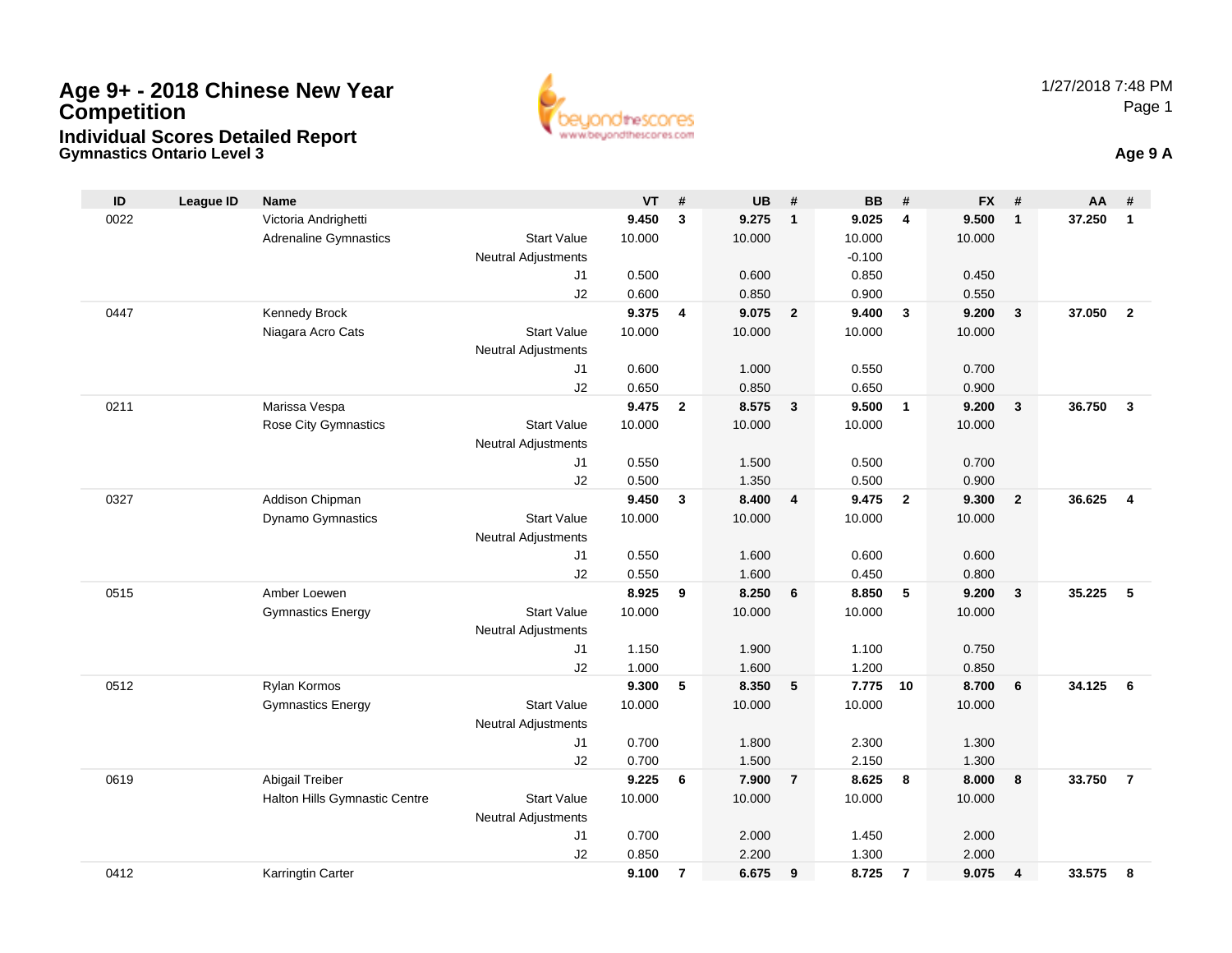

1/27/2018 7:48 PM

Page 2

| ndividual Scores Detalled Report |                                |                            | M.M.M.DB/JOUQILIBROULB2.COM |    |        |    |              |                          |        |                |           |  |
|----------------------------------|--------------------------------|----------------------------|-----------------------------|----|--------|----|--------------|--------------------------|--------|----------------|-----------|--|
|                                  | Hamilton Wentworth Regionettes | <b>Start Value</b>         | 10.000                      |    | 10.000 |    | 10.000       |                          | 10.000 |                |           |  |
|                                  |                                | Neutral Adjustments        |                             |    |        |    |              |                          |        |                |           |  |
|                                  |                                | J1                         | 0.800                       |    | 3.150  |    | 1.300        |                          | 0.900  |                |           |  |
|                                  |                                | J2                         | 1.000                       |    | 3.500  |    | 1.250        |                          | 0.950  |                |           |  |
| 0329                             | Peyton Grosveld                |                            | 9.000                       | -8 | 7.450  | 8  | 8.050        | 9                        | 8.500  | $\overline{7}$ | 33.000 9  |  |
|                                  | <b>Dynamo Gymnastics</b>       | <b>Start Value</b>         | 10.000                      |    | 10.000 |    | 10.000       |                          | 10.000 |                |           |  |
|                                  |                                | <b>Neutral Adjustments</b> |                             |    |        |    |              |                          |        |                |           |  |
|                                  |                                | J1                         | 0.800                       |    | 2.800  |    | 1.850        |                          | 1.600  |                |           |  |
|                                  |                                | J <sub>2</sub>             | 1.200                       |    | 2.300  |    | 2.050        |                          | 1.400  |                |           |  |
| 0270                             | Chanel Gordon                  |                            | 9.500                       | -1 | 5.700  | 11 | 8.800        | 6                        | 8.975  | 5              | 32.975 10 |  |
|                                  | London Gym Academy             | <b>Start Value</b>         | 10.000                      |    | 10.000 |    | 10.000       |                          | 10.000 |                |           |  |
|                                  |                                | <b>Neutral Adjustments</b> |                             |    |        |    |              |                          |        |                |           |  |
|                                  |                                | J1                         | 0.500                       |    | 4.300  |    | 1.100        |                          | 0.950  |                |           |  |
|                                  |                                | J <sub>2</sub>             | 0.500                       |    | 4.300  |    | 1.300        |                          | 1.100  |                |           |  |
| 0416                             | Taryn Thorogood                |                            | 8.550                       | 10 | 6.000  | 10 | <b>X.XXX</b> | $\overline{\phantom{a}}$ | 8.500  | $\overline{7}$ | 23.050 11 |  |
|                                  | Hamilton Wentworth Regionettes | <b>Start Value</b>         | 10.000                      |    | 10.000 |    |              |                          | 10.000 |                |           |  |
|                                  |                                | <b>Neutral Adjustments</b> |                             |    |        |    |              |                          |        |                |           |  |
|                                  |                                | J1                         | 1.600                       |    | 4.000  |    |              |                          | 1.400  |                |           |  |
|                                  |                                | J <sub>2</sub>             | 1.300                       |    | 4.000  |    |              |                          | 1.600  |                |           |  |

### **Gymnastics Ontario Level 3**

| ID   | League ID | <b>Name</b>              |                            | <b>VT</b> | # | <b>UB</b> | #                       | <b>BB</b> | #                       | <b>FX</b> | #              | $AA$ # |                |
|------|-----------|--------------------------|----------------------------|-----------|---|-----------|-------------------------|-----------|-------------------------|-----------|----------------|--------|----------------|
| 0033 |           | Jayen Lapcevich          |                            | 9.350     | 7 | 9.225     | - 1                     | 9.250     | 3                       | 9.550     | 1              | 37.375 |                |
|      |           | <b>Aspire Gymnastics</b> | <b>Start Value</b>         | 10.000    |   | 10.000    |                         | 10.000    |                         | 10.000    |                |        |                |
|      |           |                          | <b>Neutral Adjustments</b> |           |   |           |                         | $-0.100$  |                         |           |                |        |                |
|      |           |                          | J1                         | 0.600     |   | 0.850     |                         | 0.650     |                         | 0.400     |                |        |                |
|      |           |                          | J2                         | 0.700     |   | 0.700     |                         | 0.650     |                         | 0.500     |                |        |                |
| 0596 |           | Avery Bond               |                            | 9.550     | 4 | 9.000     | $\overline{\mathbf{2}}$ | 8.625     | 9                       | 9.400     | 4              | 36.575 | $\overline{2}$ |
|      |           | <b>Dynamo Gymnastics</b> | <b>Start Value</b>         | 10.000    |   | 10.000    |                         | 10.000    |                         | 10.000    |                |        |                |
|      |           |                          | <b>Neutral Adjustments</b> |           |   |           |                         |           |                         |           |                |        |                |
|      |           |                          | J <sub>1</sub>             | 0.400     |   | 1.000     |                         | 1.300     |                         | 0.650     |                |        |                |
|      |           |                          | J <sub>2</sub>             | 0.500     |   | 1.000     |                         | 1.450     |                         | 0.550     |                |        |                |
| 0087 |           | Chloe Vadovic            |                            | 9.250     | 9 | 8.400     | $\overline{4}$          | 9.400     | $\overline{\mathbf{1}}$ | 9.250     | 6              | 36.300 | 3              |
|      |           | Blenheim-Kent            | <b>Start Value</b>         | 10.000    |   | 10.000    |                         | 10.000    |                         | 10.000    |                |        |                |
|      |           |                          | <b>Neutral Adjustments</b> |           |   |           |                         |           |                         |           |                |        |                |
|      |           |                          | J <sub>1</sub>             | 0.650     |   | 1.500     |                         | 0.700     |                         | 0.650     |                |        |                |
|      |           |                          | J <sub>2</sub>             | 0.850     |   | 1.700     |                         | 0.500     |                         | 0.850     |                |        |                |
| 0413 |           | Skye Farago              |                            | 9.600     | 3 | 8.650     | $\overline{\mathbf{3}}$ | 9.050     | 6                       | 9.000     | $\overline{7}$ | 36.300 | 3              |

**Age 9 B**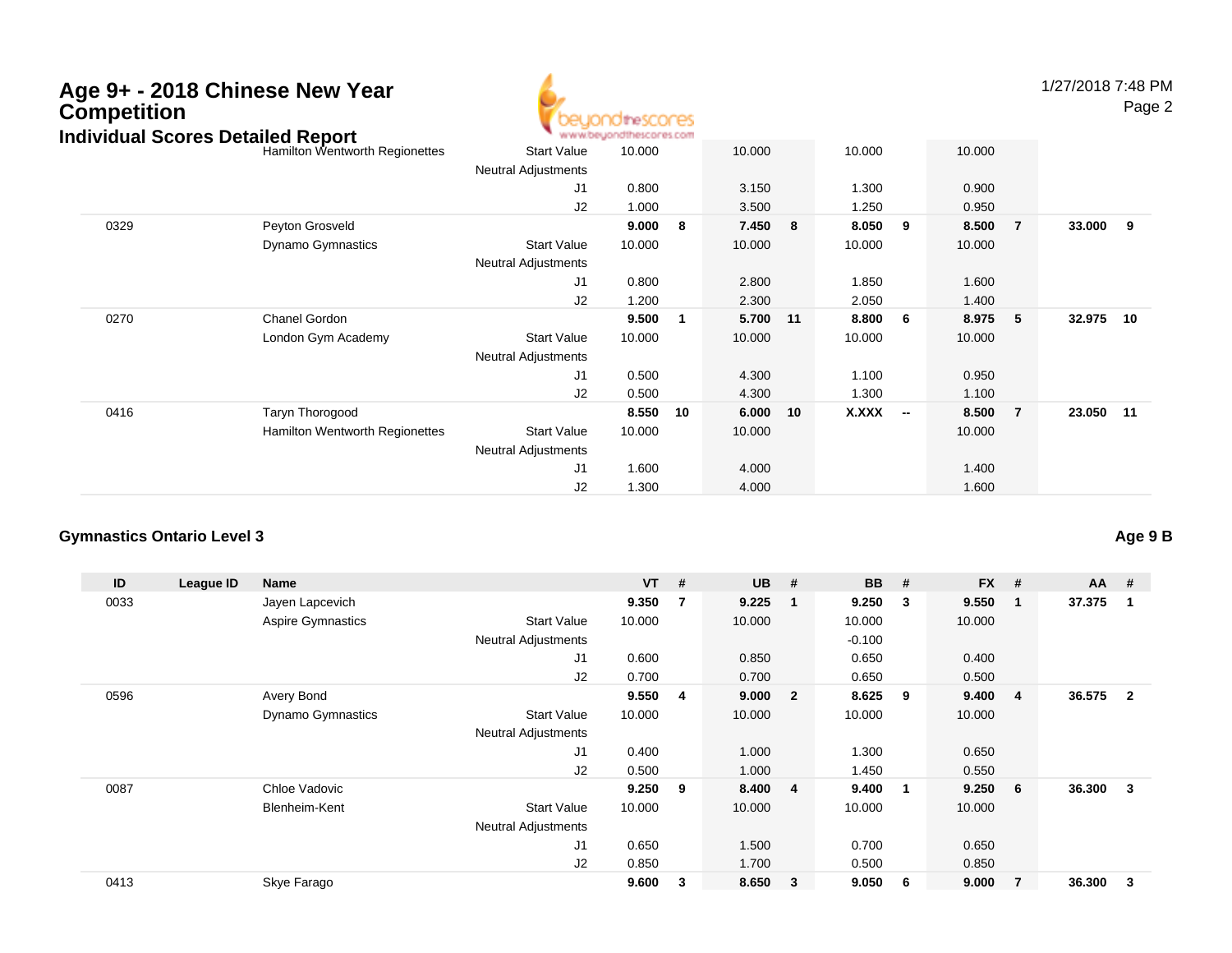

1/27/2018 7:48 PM

Page 3

|      |                                                                    |                                                  | <b>MALACOLAN IN INSPIRATION</b> |                |        |    |        |                |          |                         |        |                |
|------|--------------------------------------------------------------------|--------------------------------------------------|---------------------------------|----------------|--------|----|--------|----------------|----------|-------------------------|--------|----------------|
|      | narviaual Scores Detailed Report<br>Hamilton Wentworth Regionettes | <b>Start Value</b><br><b>Neutral Adjustments</b> | 10.000                          |                | 10.000 |    | 10.000 |                | 10.000   |                         |        |                |
|      |                                                                    | J1                                               | 0.350                           |                | 1.400  |    | 0.950  |                | 0.950    |                         |        |                |
|      |                                                                    | J2                                               | 0.450                           |                | 1.300  |    | 0.950  |                | 1.050    |                         |        |                |
| 0269 | <b>Madeline Davies</b>                                             |                                                  | 9.700                           | $\mathbf{1}$   | 7.200  | 9  | 9.400  | $\mathbf{1}$   | 9.375    | $-5$                    | 35.675 | $\overline{4}$ |
|      | London Gym Academy                                                 | <b>Start Value</b>                               | 10.000                          |                | 10.000 |    | 10.000 |                | 10.000   |                         |        |                |
|      |                                                                    | <b>Neutral Adjustments</b>                       |                                 |                |        |    |        |                |          |                         |        |                |
|      |                                                                    | J1                                               | 0.300                           |                | 2.700  |    | 0.650  |                | 0.550    |                         |        |                |
|      |                                                                    | J2                                               | 0.300                           |                | 2.900  |    | 0.550  |                | 0.700    |                         |        |                |
| 0340 | <b>Callie Petznick</b>                                             |                                                  | 9.375                           | 6              | 7.500  | 7  | 9.325  | $\overline{2}$ | 9.450    | $\overline{\mathbf{3}}$ | 35.650 | - 5            |
|      | Dynamo Gymnastics                                                  | <b>Start Value</b><br><b>Neutral Adjustments</b> | 10.000                          |                | 10.000 |    | 10.000 |                | 10.000   |                         |        |                |
|      |                                                                    | J1                                               | 0.600                           |                | 2.300  |    | 0.700  |                | 0.450    |                         |        |                |
|      |                                                                    | J2                                               | 0.650                           |                | 2.700  |    | 0.650  |                | 0.650    |                         |        |                |
| 0489 | Sierra Dunkley                                                     |                                                  | 9.650                           | $\overline{2}$ | 7.850  | 5  | 9.150  | 5              | 8.900    | 8                       | 35.550 | 6              |
|      | <b>Gymnastics Energy</b>                                           | <b>Start Value</b><br><b>Neutral Adjustments</b> | 10.000                          |                | 10.000 |    | 10.000 |                | 10.000   |                         |        |                |
|      |                                                                    | J1                                               | 0.350                           |                | 2.000  |    | 0.950  |                | 1.050    |                         |        |                |
|      |                                                                    | J2                                               | 0.350                           |                | 2.300  |    | 0.750  |                | 1.150    |                         |        |                |
| 0204 | Kennedy Awender                                                    |                                                  | 9.425                           | 5              | 7.075  | 10 | 8.975  | $\overline{7}$ | 9.475    | $\overline{\mathbf{2}}$ | 34.950 | $\overline{7}$ |
|      | Rose City Gymnastics                                               | <b>Start Value</b>                               | 10.000                          |                | 10.000 |    | 10.000 |                | 10.000   |                         |        |                |
|      |                                                                    | <b>Neutral Adjustments</b>                       |                                 |                |        |    |        |                |          |                         |        |                |
|      |                                                                    | J1                                               | 0.600                           |                | 2.950  |    | 1.050  |                | 0.400    |                         |        |                |
|      |                                                                    | J2                                               | 0.550                           |                | 2.900  |    | 1.000  |                | 0.650    |                         |        |                |
| 0411 | Ava Hendriks                                                       |                                                  | 9.300                           | 8              | 7.625  | 6  | 8.950  | 8              | 8.850    | $_{9}$                  | 34.725 | $\bf{8}$       |
|      | Hamilton Wentworth Regionettes                                     | <b>Start Value</b>                               | 10.000                          |                | 10.000 |    | 10.000 |                | 10.000   |                         |        |                |
|      |                                                                    | <b>Neutral Adjustments</b>                       |                                 |                |        |    |        |                |          |                         |        |                |
|      |                                                                    | J1                                               | 0.700                           |                | 2.550  |    | 1.100  |                | 1.050    |                         |        |                |
|      |                                                                    | J2                                               | 0.700                           |                | 2.200  |    | 1.000  |                | 1.250    |                         |        |                |
| 0268 | Daria Chambers                                                     |                                                  | 8.300                           | 10             | 7.250  | 8  | 9.200  | 4              | 8.825 10 |                         | 33.575 | $_{9}$         |
|      | London Gym Academy                                                 | <b>Start Value</b><br><b>Neutral Adjustments</b> | 10.000                          |                | 10.000 |    | 10.000 |                | 10.000   |                         |        |                |
|      |                                                                    | J <sub>1</sub>                                   | 1.700                           |                | 3.000  |    | 0.800  |                | 1.200    |                         |        |                |
|      |                                                                    | J2                                               | 1.700                           |                | 2.500  |    | 0.800  |                | 1.150    |                         |        |                |
|      |                                                                    |                                                  |                                 |                |        |    |        |                |          |                         |        |                |

**Gymnastics Ontario Level 3**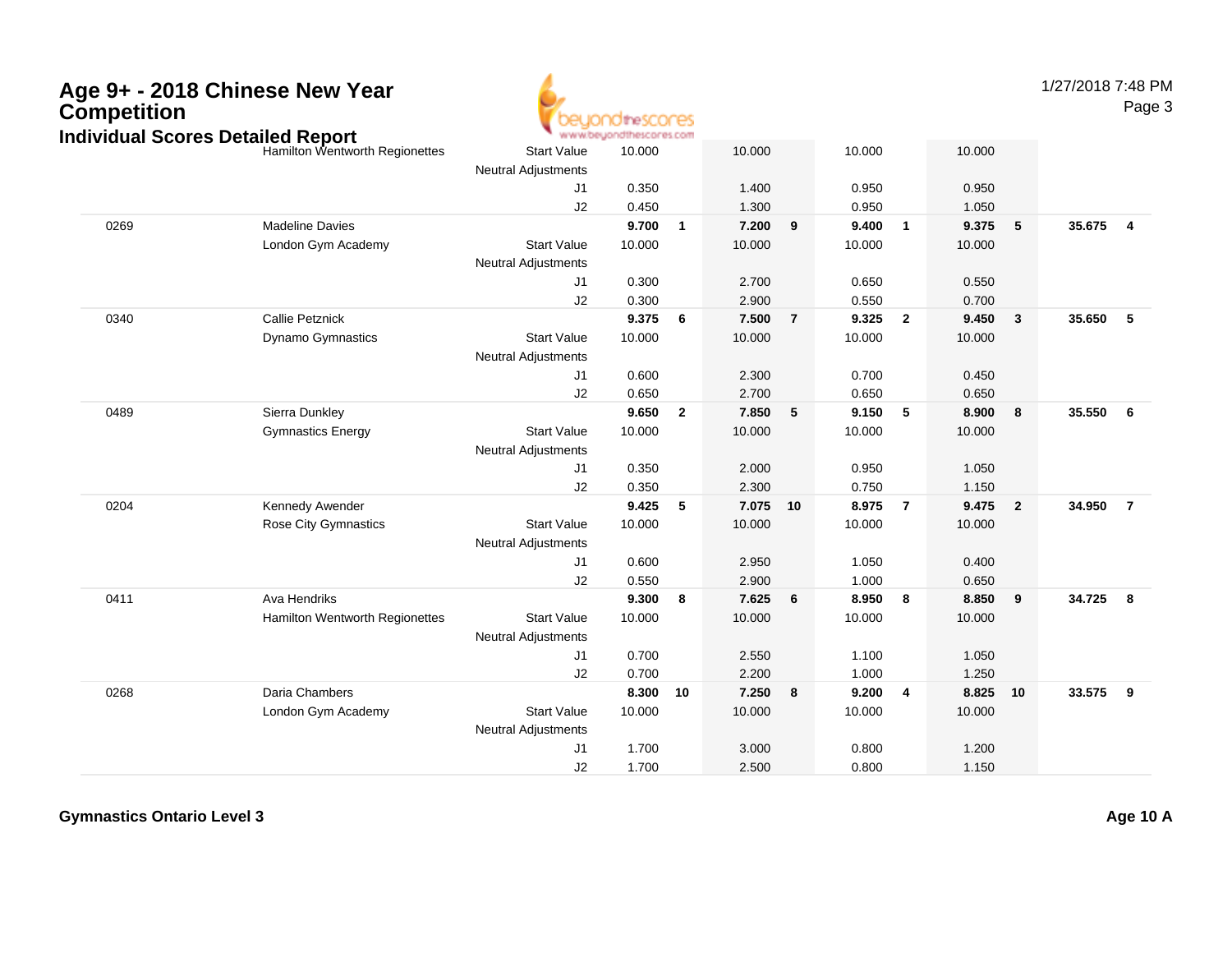

|                 | ndividual Scores Detailed Report |                                  | - www.beyonatuescores.com |                |           |                |                 |                |           |                         |        |                |
|-----------------|----------------------------------|----------------------------------|---------------------------|----------------|-----------|----------------|-----------------|----------------|-----------|-------------------------|--------|----------------|
| ID<br>League ID | Name                             |                                  | VT                        | #              | <b>UB</b> | #              | <b>BB</b>       | #              | <b>FX</b> | #                       | AA     | #              |
| 0617            | Isabella Malloch                 |                                  | 9.300                     | 5              | 8.825     | $\overline{2}$ | 9.650           | $\mathbf{1}$   | 9.425     | $\overline{2}$          | 37.200 | $\overline{1}$ |
|                 | Halton Hills Gymnastic Centre    | <b>Start Value</b>               | 10.000                    |                | 10.000    |                | 10.000          |                | 10.000    |                         |        |                |
|                 |                                  | <b>Neutral Adjustments</b>       |                           |                |           |                |                 |                |           |                         |        |                |
|                 |                                  | J1                               | 0.600                     |                | 1.050     |                | 0.350           |                | 0.550     |                         |        |                |
|                 |                                  | J2                               | 0.800                     |                | 1.300     |                | 0.350           |                | 0.600     |                         |        |                |
| 0494            | Hannah Fulton                    |                                  | 9.600                     | $\overline{1}$ | 8.650     | $\mathbf{3}$   | 9.225           | $\overline{2}$ | 9.425     | $\overline{\mathbf{2}}$ | 36.900 | $\overline{2}$ |
|                 | <b>Gymnastics Energy</b>         | <b>Start Value</b>               | 10.000                    |                | 10.000    |                | 10.000          |                | 10.000    |                         |        |                |
|                 |                                  | <b>Neutral Adjustments</b>       |                           |                |           |                |                 |                |           |                         |        |                |
|                 |                                  | J1                               | 0.400                     |                | 1.200     |                | 0.750           |                | 0.500     |                         |        |                |
|                 |                                  | J2                               | 0.400                     |                | 1.500     |                | 0.800           |                | 0.650     |                         |        |                |
| 0453            | Sierra Schertzing                |                                  | 9.350                     | $\overline{4}$ | 9.200     | $\mathbf{1}$   | 8.450           | 8              | 9.200     | $\overline{4}$          | 36.200 | $\mathbf{3}$   |
|                 | Niagara Acro Cats                | <b>Start Value</b>               | 10.000                    |                | 10.000    |                | 10.000          |                | 10.000    |                         |        |                |
|                 |                                  | <b>Neutral Adjustments</b>       |                           |                |           |                | $-0.100$        |                |           |                         |        |                |
|                 |                                  | J <sub>1</sub>                   | 0.550                     |                | 0.800     |                | 1.400           |                | 0.900     |                         |        |                |
|                 |                                  | J2                               | 0.750                     |                | 0.800     |                | 1.500           |                | 0.700     |                         |        |                |
| 0518            | Francesca Maney                  |                                  | 9.275                     | 6              | 8.400     | 4              | 8.625           | 6              | 9.450     | $\overline{\mathbf{1}}$ | 35.750 | $\overline{4}$ |
|                 | <b>Gymnastics Energy</b>         | <b>Start Value</b>               | 10.000                    |                | 10.000    |                | 10.000          |                | 10.000    |                         |        |                |
|                 |                                  | <b>Neutral Adjustments</b>       |                           |                |           |                | $-0.100$        |                |           |                         |        |                |
|                 |                                  | J1                               | 0.700                     |                | 1.650     |                | 1.250           |                | 0.550     |                         |        |                |
|                 |                                  | J2                               | 0.750                     |                | 1.550     |                | 1.300           |                | 0.550     |                         | 35.575 | 5              |
| 0331            | Lacey Huehn                      | <b>Start Value</b>               | 9.125                     | 8              | 8.025     | 8              | 9.125<br>10.000 | $\mathbf{3}$   | 9.300     | $\mathbf{3}$            |        |                |
|                 | Dynamo Gymnastics                |                                  | 10.000                    |                | 10.000    |                |                 |                | 10.000    |                         |        |                |
|                 |                                  | <b>Neutral Adjustments</b><br>J1 | 1.000                     |                | 2.100     |                | 0.950           |                | 0.650     |                         |        |                |
|                 |                                  | J2                               | 0.750                     |                | 1.850     |                | 0.800           |                | 0.750     |                         |        |                |
| 0618            | Jesse Vallance                   |                                  | 8.825                     | 10             | 7.975     | 9              | 9.025           | 4              | 9.150     | $-5$                    | 34.975 | - 6            |
|                 | Halton Hills Gymnastic Centre    | <b>Start Value</b>               | 10.000                    |                | 10.000    |                | 10.000          |                | 10.000    |                         |        |                |
|                 |                                  | <b>Neutral Adjustments</b>       |                           |                |           |                |                 |                |           |                         |        |                |
|                 |                                  | J1                               | 1.100                     |                | 1.900     |                | 0.900           |                | 0.800     |                         |        |                |
|                 |                                  | J2                               | 1.250                     |                | 2.150     |                | 1.050           |                | 0.900     |                         |        |                |
| 0410            | Michaela McDonald                |                                  | 9.075                     | 9              | 8.050     | $\overline{7}$ | 8.725           | 5              | 9.075     | 6                       | 34.925 | $\overline{7}$ |
|                 | Hamilton Wentworth Regionettes   | <b>Start Value</b>               | 10.000                    |                | 10.000    |                | 10.000          |                | 10.000    |                         |        |                |
|                 |                                  | <b>Neutral Adjustments</b>       |                           |                |           |                |                 |                |           |                         |        |                |
|                 |                                  | J1                               | 0.900                     |                | 2.100     |                | 1.200           |                | 0.900     |                         |        |                |
|                 |                                  | J2                               | 0.950                     |                | 1.800     |                | 1.350           |                | 0.950     |                         |        |                |
| 0275            | Olivia Webb                      |                                  | 9.250                     | $\overline{7}$ | 8.325     | 5              | 8.125           | 9              | 8.750     | $\overline{7}$          | 34.450 | - 8            |
|                 | London Gym Academy               | <b>Start Value</b>               | 10.000                    |                | 10.000    |                | 10.000          |                | 10.000    |                         |        |                |
|                 |                                  | <b>Neutral Adjustments</b>       |                           |                |           |                |                 |                |           |                         |        |                |
|                 |                                  | J1                               | 0.700                     |                | 1.750     |                | 1.800           |                | 1.300     |                         |        |                |
|                 |                                  |                                  |                           |                |           |                |                 |                |           |                         |        |                |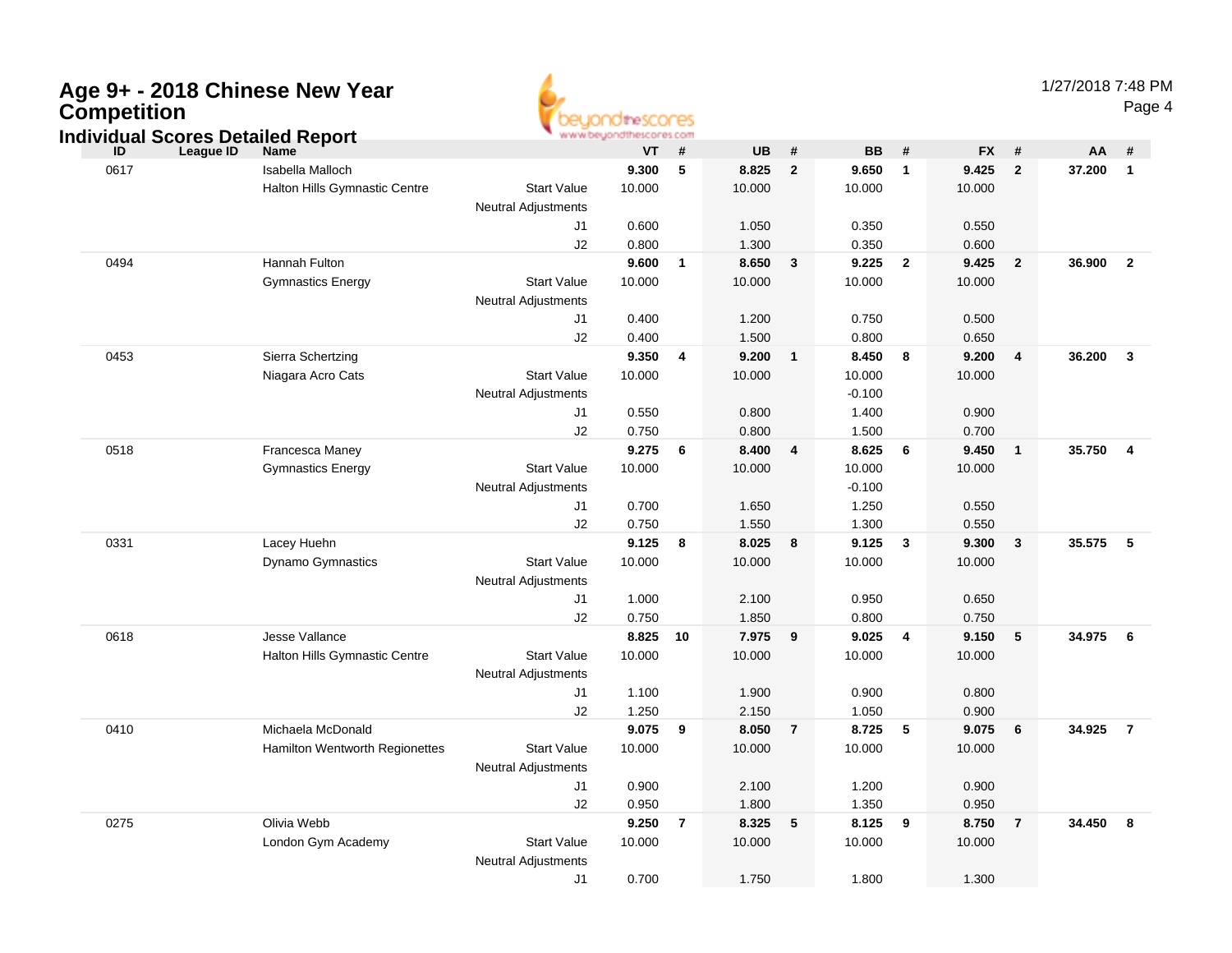

1/27/2018 7:48 PM

Page 5

|      | idividual Scores Detailed Report |                            | <b>M.M.MCASTAN IN ILIMENT AS FOUL</b> |     |          |          |         |        |     |
|------|----------------------------------|----------------------------|---------------------------------------|-----|----------|----------|---------|--------|-----|
|      |                                  | J2                         | 0.800                                 |     | 1.600    | 1.950    | 1.200   |        |     |
| 0271 | Jenna Hamm                       |                            | 9.400                                 | - 2 | 7.025 10 | 8.575    | 9.200 4 | 34.200 | - 9 |
|      | London Gym Academy               | <b>Start Value</b>         | 10.000                                |     | 10.000   | 10.000   | 10.000  |        |     |
|      |                                  | <b>Neutral Adjustments</b> |                                       |     |          |          |         |        |     |
|      |                                  | J1                         | 0.600                                 |     | 2.800    | 1.350    | 0.750   |        |     |
|      |                                  | J2                         | 0.600                                 |     | 3.150    | 1.500    | 0.850   |        |     |
| 0274 | Katelyn Whitelaw-Steele          |                            | 9.375                                 | 3   | 8.250 6  | 7.250 10 | 8.550 8 | 33.425 | 10  |
|      | London Gym Academy               | <b>Start Value</b>         | 10.000                                |     | 10.000   | 10.000   | 10.000  |        |     |
|      |                                  | <b>Neutral Adjustments</b> |                                       |     |          | $-0.100$ |         |        |     |
|      |                                  | J1                         | 0.600                                 |     | 2.000    | 2.500    | 1.300   |        |     |
|      |                                  | J2                         | 0.650                                 |     | 1.500    | 2.800    | 1.600   |        |     |

#### **Gymnastics Ontario Level 3**

**Age 10 B**

| ID   | League ID | <b>Name</b>                   |                            | <b>VT</b> | #            | <b>UB</b> | #                       | <b>BB</b> | #                       | <b>FX</b> | #            | $AA$ # |                |
|------|-----------|-------------------------------|----------------------------|-----------|--------------|-----------|-------------------------|-----------|-------------------------|-----------|--------------|--------|----------------|
| 0616 |           | Carly Leadbeater              |                            | 9.400     | 4            | 9.425     | $\mathbf 1$             | 9.475     | $\overline{2}$          | 9.700     | $\mathbf 1$  | 38.000 | 1              |
|      |           | Halton Hills Gymnastic Centre | <b>Start Value</b>         | 10.000    |              | 10.000    |                         | 10.000    |                         | 10.000    |              |        |                |
|      |           |                               | Neutral Adjustments        |           |              |           |                         |           |                         |           |              |        |                |
|      |           |                               | J1                         | 0.600     |              | 0.550     |                         | 0.600     |                         | 0.300     |              |        |                |
|      |           |                               | J2                         | 0.600     |              | 0.600     |                         | 0.450     |                         | 0.300     |              |        |                |
| 0045 |           | <b>Addison McPherson</b>      |                            | 9.475     | $\mathbf{2}$ | 9.300     | $\overline{\mathbf{2}}$ | 9.525     | $\overline{\mathbf{1}}$ | 9.600     | $\mathbf{2}$ | 37.900 | $\overline{2}$ |
|      |           | Aspire Gymnastics             | <b>Start Value</b>         | 10.000    |              | 10.000    |                         | 10.000    |                         | 10.000    |              |        |                |
|      |           |                               | Neutral Adjustments        |           |              |           |                         | $-0.100$  |                         |           |              |        |                |
|      |           |                               | J1                         | 0.500     |              | 0.600     |                         | 0.300     |                         | 0.350     |              |        |                |
|      |           |                               | J <sub>2</sub>             | 0.550     |              | 0.800     |                         | 0.450     |                         | 0.450     |              |        |                |
| 0013 | P5646660  | Chiara D'Antonio              |                            | 9.000     | 8            | 9.250     | $\mathbf{3}$            | 9.050     | $\overline{4}$          | 9.600     | $\mathbf{2}$ | 36.900 | $\mathbf{3}$   |
|      |           | Adrenaline Gymnastics         | <b>Start Value</b>         | 10.000    |              | 10.000    |                         | 10.000    |                         | 10.000    |              |        |                |
|      |           |                               | <b>Neutral Adjustments</b> |           |              |           |                         | $-0.100$  |                         |           |              |        |                |
|      |           |                               | J1                         | 1.100     |              | 0.850     |                         | 0.900     |                         | 0.400     |              |        |                |
|      |           |                               | J2                         | 0.900     |              | 0.650     |                         | 0.800     |                         | 0.400     |              |        |                |
| 0058 |           | Emma Newby                    |                            | 8.750     | 9            | 9.025     | $\overline{4}$          | 9.275     | -3                      | 9.500     | 3            | 36.550 | $\overline{4}$ |
|      |           | Blenheim-Kent                 | <b>Start Value</b>         | 10.000    |              | 10.000    |                         | 10.000    |                         | 10.000    |              |        |                |
|      |           |                               | Neutral Adjustments        |           |              |           |                         |           |                         |           |              |        |                |
|      |           |                               | J1                         | 1.300     |              | 0.850     |                         | 0.700     |                         | 0.550     |              |        |                |
|      |           |                               | J2                         | 1.200     |              | 1.100     |                         | 0.750     |                         | 0.450     |              |        |                |
| 0328 |           | Emma Donovan                  |                            | 9.450     | 3            | 7.750     | 9                       | 8.975     | -5                      | 9.400     | 4            | 35.575 | 5              |
|      |           | <b>Dynamo Gymnastics</b>      | <b>Start Value</b>         | 10.000    |              | 10.000    |                         | 10.000    |                         | 10.000    |              |        |                |
|      |           |                               | <b>Neutral Adjustments</b> |           |              |           |                         |           |                         |           |              |        |                |
|      |           |                               | J <sub>1</sub>             | 0.500     |              | 2.200     |                         | 1.100     |                         | 0.650     |              |        |                |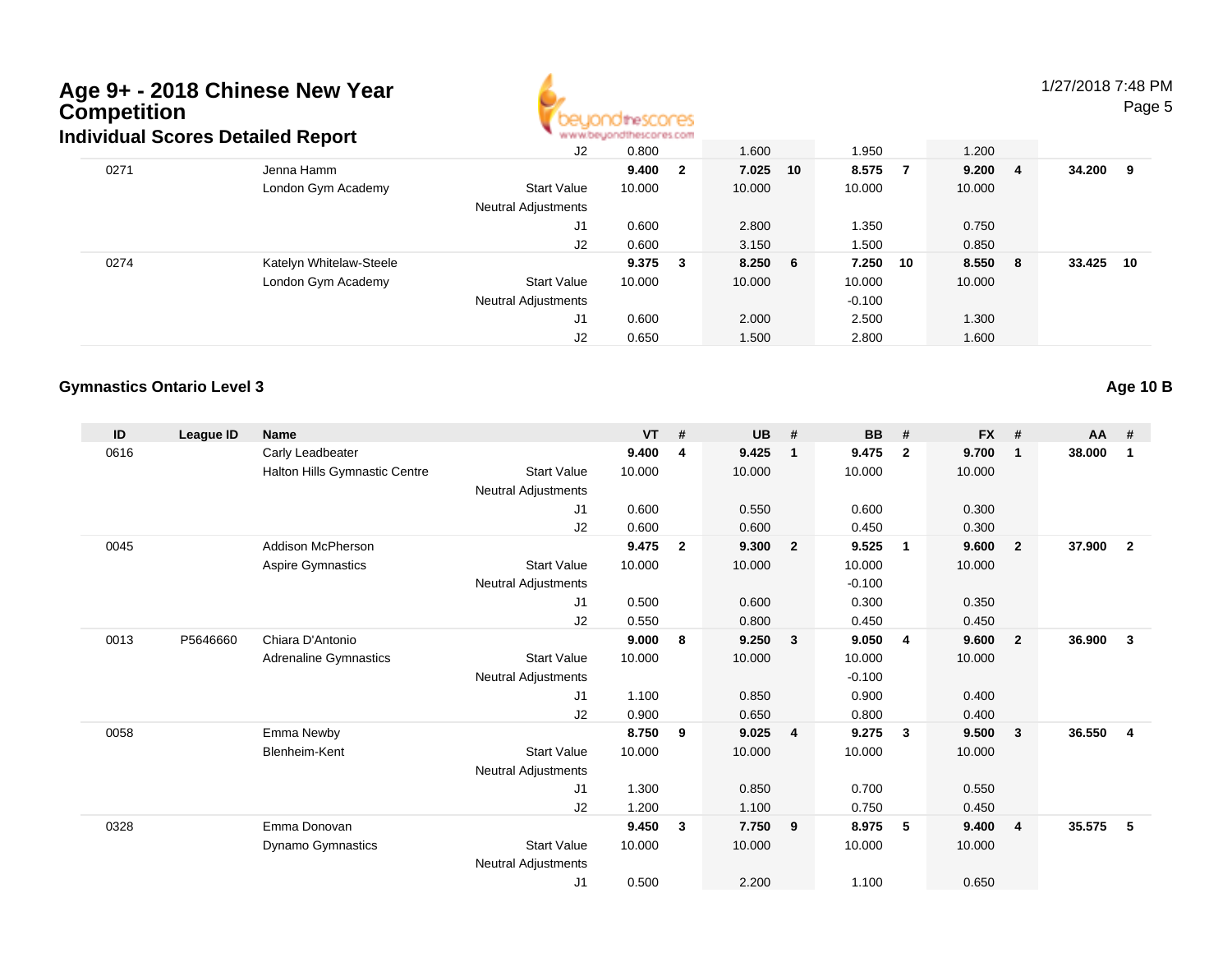

1/27/2018 7:48 PM

Page 6

|      |                          | J2                         | 0.600  |                | 2.300  |                | 0.950    |                | 0.550  |                |        |                |
|------|--------------------------|----------------------------|--------|----------------|--------|----------------|----------|----------------|--------|----------------|--------|----------------|
| 0583 | Alivia Cossarini         |                            | 9.325  | 6              | 8.950  | 5              | 8.450    | $\overline{7}$ | 8.700  | $\bf{8}$       | 35.425 | 6 <sup>6</sup> |
|      | Rose City Gymnastics     | <b>Start Value</b>         | 10.000 |                | 10.000 |                | 10.000   |                | 10.000 |                |        |                |
|      |                          | <b>Neutral Adjustments</b> |        |                |        |                |          |                |        |                |        |                |
|      |                          | J <sub>1</sub>             | 0.600  |                | 1.100  |                | 1.450    |                | 1.350  |                |        |                |
|      |                          | J2                         | 0.750  |                | 1.000  |                | 1.650    |                | 1.250  |                |        |                |
| 0474 | Avery Azzopardi          |                            | 9.550  | 1              | 8.000  | $\overline{7}$ | 8.450    | $\overline{7}$ | 9.250  | 6              | 35.250 | $\overline{7}$ |
|      | <b>Gymnastics Energy</b> | Start Value                | 10.000 |                | 10.000 |                | 10.000   |                | 10.000 |                |        |                |
|      |                          | <b>Neutral Adjustments</b> |        |                |        |                |          |                |        |                |        |                |
|      |                          | J <sub>1</sub>             | 0.400  |                | 2.000  |                | 1.450    |                | 0.750  |                |        |                |
|      |                          | J2                         | 0.500  |                | 2.000  |                | 1.650    |                | 0.750  |                |        |                |
| 0134 | Olivia Roossien          |                            | 9.375  | 5              | 7.775  | 8              | 8.700    | 6              | 9.300  | - 5            | 35.150 | - 8            |
|      | Cayuga Gymnastics Club   | <b>Start Value</b>         | 10.000 |                | 10.000 |                | 10.000   |                | 10.000 |                |        |                |
|      |                          | <b>Neutral Adjustments</b> |        |                |        |                |          |                |        |                |        |                |
|      |                          | J <sub>1</sub>             | 0.600  |                | 2.250  |                | 1.250    |                | 0.650  |                |        |                |
|      |                          | J2                         | 0.650  |                | 2.200  |                | 1.350    |                | 0.750  |                |        |                |
| 0588 | Ryver Sorka              |                            | 9.300  | $\overline{7}$ | 8.850  | 6              | 7.025    | 8              | 9.050  | $\overline{7}$ | 34.225 | - 9            |
|      | Blenheim-Kent            | <b>Start Value</b>         | 10.000 |                | 10.000 |                | 10.000   |                | 10.000 |                |        |                |
|      |                          | Neutral Adjustments        |        |                |        |                | $-0.100$ |                |        |                |        |                |
|      |                          | J1                         | 0.800  |                | 1.300  |                | 2.900    |                | 0.900  |                |        |                |
|      |                          | J <sub>2</sub>             | 0.600  |                | 1.000  |                | 2.850    |                | 1.000  |                |        |                |

### **Gymnastics Ontario Level 3**

**Age 10 C**

| ID   | League ID | <b>Name</b>                  |                            | $VT$ # |    | <b>UB</b> | #                       | <b>BB</b> | #            | <b>FX</b> | # | <b>AA</b> | #              |
|------|-----------|------------------------------|----------------------------|--------|----|-----------|-------------------------|-----------|--------------|-----------|---|-----------|----------------|
| 0160 |           | Alexis Miller-Cluckie        |                            | 9.050  | 6  | 9.025     | $\overline{\mathbf{2}}$ | 9.350     | $\mathbf{3}$ | 9.250     | 4 | 36.675    |                |
|      |           | <b>Grand River Gymmies</b>   | <b>Start Value</b>         | 10.000 |    | 10.000    |                         | 10.000    |              | 10.000    |   |           |                |
|      |           |                              | <b>Neutral Adjustments</b> |        |    |           |                         |           |              |           |   |           |                |
|      |           |                              | J <sub>1</sub>             | 1.000  |    | 1.100     |                         | 0.600     |              | 0.800     |   |           |                |
|      |           |                              | J2                         | 0.900  |    | 0.850     |                         | 0.700     |              | 0.700     |   |           |                |
| 0598 |           | Cadence Skimming             |                            | 9.625  | -1 | 8.675 4   |                         | 8.950     | 6            | 9.325     | 3 | 36.575    | $\overline{2}$ |
|      |           | <b>Adrenaline Gymnastics</b> | <b>Start Value</b>         | 10.000 |    | 10.000    |                         | 10.000    |              | 10.000    |   |           |                |
|      |           |                              | <b>Neutral Adjustments</b> |        |    |           |                         |           |              |           |   |           |                |
|      |           |                              | J <sub>1</sub>             | 0.400  |    | 1.400     |                         | 0.950     |              | 0.700     |   |           |                |
|      |           |                              | J2                         | 0.350  |    | 1.250     |                         | 1.150     |              | 0.650     |   |           |                |
| 0423 |           | Alexia Cashmore              |                            | 9.400  | 4  | 9.125     | $\blacksquare$          | 8.975     | 5            | 8.900     | 8 | 36.400    | 3              |
|      |           | Niagara Acro Cats            | <b>Start Value</b>         | 10.000 |    | 10.000    |                         | 10.000    |              | 10.000    |   |           |                |
|      |           |                              | <b>Neutral Adjustments</b> |        |    |           |                         |           |              |           |   |           |                |
|      |           |                              | J1                         | 0.650  |    | 0.800     |                         | 1.050     |              | 1.100     |   |           |                |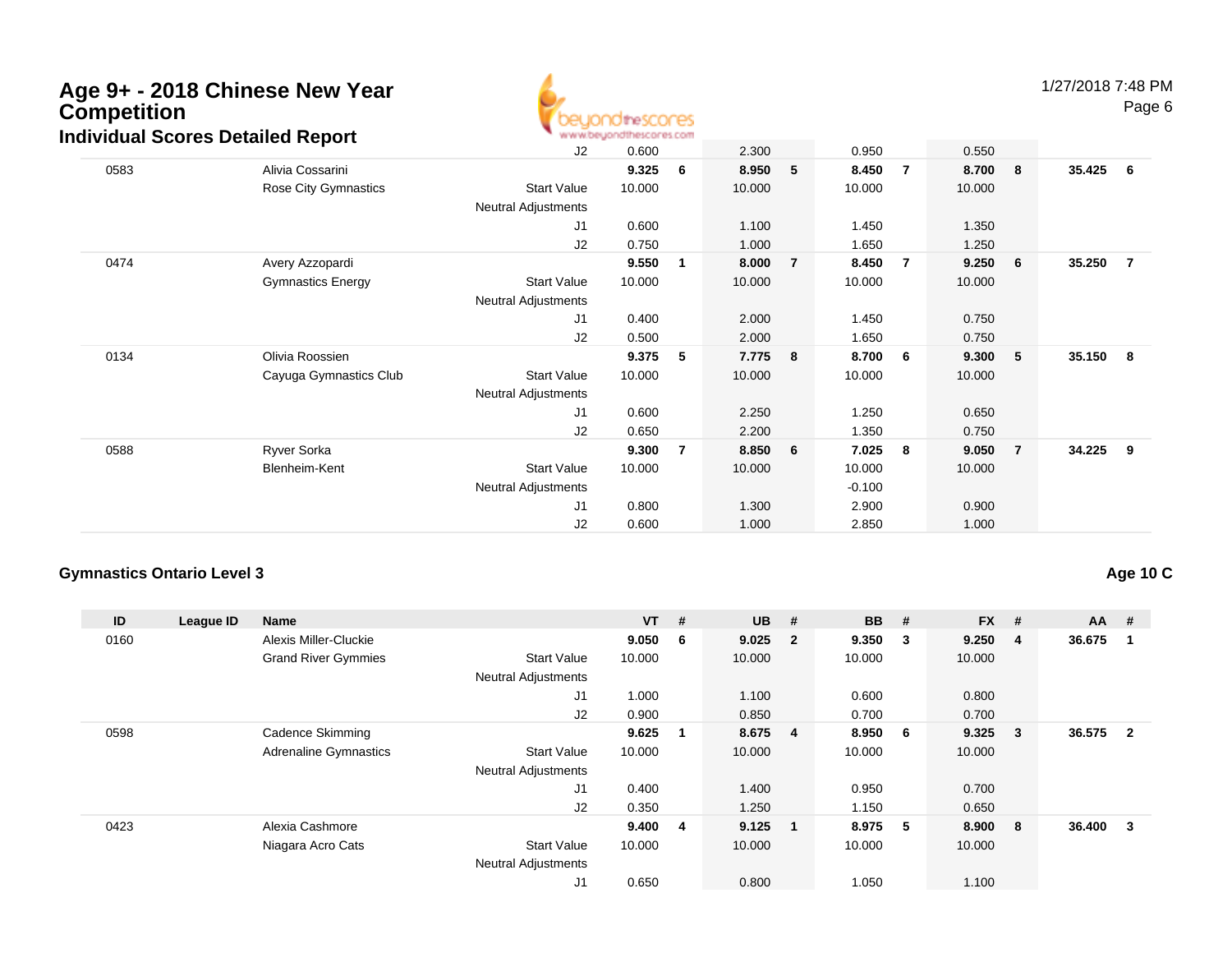

1/27/2018 7:48 PM

|      | riadai Oooros Dotanoa Roport      | J2                         | 0.550  |                | 0.950  |                | 1.000    |                | 1.100  |                         |        |                         |
|------|-----------------------------------|----------------------------|--------|----------------|--------|----------------|----------|----------------|--------|-------------------------|--------|-------------------------|
| 0491 | Dorothy Foulser                   |                            | 9.575  | $\mathbf{2}$   | 8.500  | 6              | 8.925    | $\overline{7}$ | 9.400  | $\overline{1}$          | 36.400 | $\overline{\mathbf{3}}$ |
|      | <b>Gymnastics Energy</b>          | <b>Start Value</b>         | 10.000 |                | 10.000 |                | 10.000   |                | 10.000 |                         |        |                         |
|      |                                   | <b>Neutral Adjustments</b> |        |                |        |                |          |                |        |                         |        |                         |
|      |                                   | J1                         | 0.500  |                | 1.600  |                | 0.950    |                | 0.600  |                         |        |                         |
|      |                                   | J2                         | 0.350  |                | 1.400  |                | 1.200    |                | 0.600  |                         |        |                         |
| 0573 | Camille Vega                      |                            | 8.750  | 10             | 8.625  | 5              | 9.550    | $\mathbf{1}$   | 9.400  | $\overline{\mathbf{1}}$ | 36.325 | $\overline{4}$          |
|      | <b>Tristar Gymnastics Club</b>    | <b>Start Value</b>         | 10.000 |                | 10.000 |                | 10.000   |                | 10.000 |                         |        |                         |
|      |                                   | <b>Neutral Adjustments</b> |        |                |        |                |          |                |        |                         |        |                         |
|      |                                   | J1                         | 1.300  |                | 1.300  |                | 0.500    |                | 0.600  |                         |        |                         |
|      |                                   | J2                         | 1.200  |                | 1.450  |                | 0.400    |                | 0.600  |                         |        |                         |
| 0015 | Sasha Pasceri                     |                            | 9.025  | $\overline{7}$ | 8.750  | $\mathbf{3}$   | 9.450    | $\overline{2}$ | 8.950  | $\overline{7}$          | 36.175 | 5                       |
|      | Adrenaline Gymnastics             | <b>Start Value</b>         | 10.000 |                | 10.000 |                | 10.000   |                | 10.000 |                         |        |                         |
|      |                                   | Neutral Adjustments        |        |                |        |                |          |                |        |                         |        |                         |
|      |                                   | J <sub>1</sub>             | 1.000  |                | 1.200  |                | 0.550    |                | 1.150  |                         |        |                         |
|      |                                   | J2                         | 0.950  |                | 1.300  |                | 0.550    |                | 0.950  |                         |        |                         |
| 0203 | Jazmyn Al-Shehabi                 |                            | 9.275  | 5              | 8.350  | $\overline{7}$ | 9.075    | 4              | 9.175  | $-5$                    | 35.875 | 6                       |
|      | <b>Rose City Gymnastics</b>       | <b>Start Value</b>         | 10.000 |                | 10.000 |                | 10.000   |                | 10.000 |                         |        |                         |
|      |                                   | Neutral Adjustments        |        |                |        |                |          |                |        |                         |        |                         |
|      |                                   | J <sub>1</sub>             | 0.800  |                | 1.700  |                | 1.000    |                | 0.850  |                         |        |                         |
|      |                                   | J2                         | 0.650  |                | 1.600  |                | 0.850    |                | 0.800  |                         |        |                         |
| 0611 | Juliette Cerny                    |                            | 9.450  | $\mathbf{3}$   | 8.275  | 8              | 8.425    | 9              | 9.375  | $\overline{\mathbf{2}}$ | 35.525 | $\overline{7}$          |
|      | <b>Adrenaline Gymnastics</b>      | <b>Start Value</b>         | 10.000 |                | 10.000 |                | 10.000   |                | 10.000 |                         |        |                         |
|      |                                   | <b>Neutral Adjustments</b> |        |                |        |                | $-0.100$ |                |        |                         |        |                         |
|      |                                   | J1                         | 0.500  |                | 1.700  |                | 1.450    |                | 0.650  |                         |        |                         |
|      |                                   | J2                         | 0.600  |                | 1.750  |                | 1.500    |                | 0.600  |                         |        |                         |
| 0255 | Lexy Dysarz                       |                            | 8.950  | 8              | 7.825  | 9              | 8.400    | 10             | 9.050  | $6\phantom{1}6$         | 34.225 | 8                       |
|      | <b>Chatham Inspire Gymnastics</b> | <b>Start Value</b>         | 10.000 |                | 10.000 |                | 10.000   |                | 10.000 |                         |        |                         |
|      |                                   | Neutral Adjustments        |        |                |        |                |          |                |        |                         |        |                         |
|      |                                   | J <sub>1</sub>             | 1.000  |                | 2.150  |                | 1.550    |                | 0.900  |                         |        |                         |
|      |                                   | J2                         | 1.100  |                | 2.200  |                | 1.650    |                | 1.000  |                         |        |                         |
| 0397 | Camryn Van Kessel                 |                            | 8.775  | 9              | 7.650  | 10             | 8.650    | 8              | 8.850  | 9                       | 33.925 | 9                       |
|      | Hamilton Wentworth Regionettes    | <b>Start Value</b>         | 10.000 |                | 10.000 |                | 10.000   |                | 10.000 |                         |        |                         |
|      |                                   | <b>Neutral Adjustments</b> |        |                |        |                |          |                |        |                         |        |                         |
|      |                                   | J1                         | 1.300  |                | 2.400  |                | 1.400    |                | 1.250  |                         |        |                         |
|      |                                   | J2                         | 1.150  |                | 2.300  |                | 1.300    |                | 1.050  |                         |        |                         |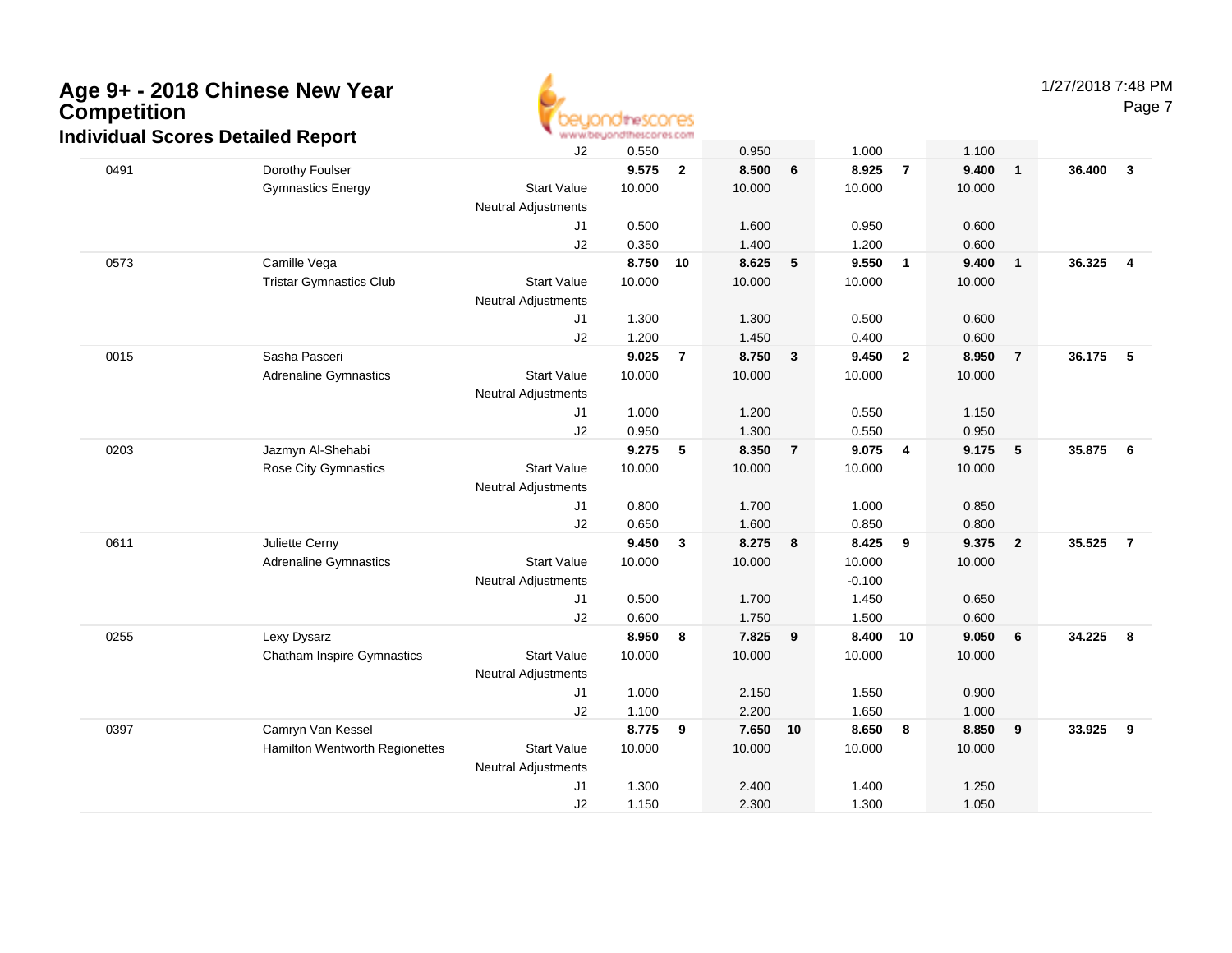

### **Gymnastics Ontario Level 3 Age 11 B**

| ID   | <b>League ID</b> | <b>Name</b>                    |                                  | <b>VT</b> | #                       | <b>UB</b> | #              | <b>BB</b> | #                       | <b>FX</b> | #                       | AA     | #              |
|------|------------------|--------------------------------|----------------------------------|-----------|-------------------------|-----------|----------------|-----------|-------------------------|-----------|-------------------------|--------|----------------|
| 0455 |                  | Selena Anger                   |                                  | 9.700     | $\mathbf{1}$            | 9.575     | $\mathbf{1}$   | 9.300     | $\overline{2}$          | 9.500     | $\mathbf{1}$            | 38.075 | $\mathbf{1}$   |
|      |                  | Niagara Acro Cats              | <b>Start Value</b>               | 10.000    |                         | 10.000    |                | 10.000    |                         | 10.000    |                         |        |                |
|      |                  |                                | Neutral Adjustments              |           |                         |           |                |           |                         |           |                         |        |                |
|      |                  |                                | J1                               | 0.250     |                         | 0.400     |                | 0.750     |                         | 0.550     |                         |        |                |
|      |                  |                                | J2                               | 0.350     |                         | 0.450     |                | 0.650     |                         | 0.450     |                         |        |                |
| 0046 |                  | <b>Addison Hrstic</b>          |                                  | 9.250     | $\overline{\mathbf{4}}$ | 9.200     | $\overline{2}$ | 9.425     | $\overline{1}$          | 9.450     | $\overline{2}$          | 37.325 | $\overline{2}$ |
|      |                  | <b>Aspire Gymnastics</b>       | <b>Start Value</b>               | 10.000    |                         | 10.000    |                | 10.000    |                         | 10.000    |                         |        |                |
|      |                  |                                | Neutral Adjustments              |           |                         |           |                |           |                         |           |                         |        |                |
|      |                  |                                | J1                               | 0.800     |                         | 0.750     |                | 0.650     |                         | 0.650     |                         |        |                |
|      |                  |                                | J2                               | 0.700     |                         | 0.850     |                | 0.500     |                         | 0.450     |                         |        |                |
| 0621 |                  | <b>Sydney Forrest</b>          |                                  | 9.050     | 8                       | 8.875     | $\overline{4}$ | 8.900     | $\overline{4}$          | 9.300     | $\overline{\mathbf{3}}$ | 36.125 | $\mathbf{3}$   |
|      |                  | Halton Hills Gymnastic Centre  | <b>Start Value</b>               | 10.000    |                         | 10.000    |                | 10.000    |                         | 10.000    |                         |        |                |
|      |                  |                                | Neutral Adjustments              |           |                         |           |                |           |                         |           |                         |        |                |
|      |                  |                                | J1                               | 1.100     |                         | 1.100     |                | 1.150     |                         | 0.650     |                         |        |                |
|      |                  |                                | J2                               | 0.800     |                         | 1.150     |                | 1.050     |                         | 0.750     |                         |        |                |
| 0393 |                  | <b>Halie Mulder</b>            |                                  | 9.550     | $\overline{2}$          | 8.350     | 5              | 8.825     | 5                       | 9.175     | 5                       | 35.900 | 4              |
|      |                  | Hamilton Wentworth Regionettes | <b>Start Value</b>               | 10.000    |                         | 10.000    |                | 10.000    |                         | 10.000    |                         |        |                |
|      |                  |                                | <b>Neutral Adjustments</b><br>J1 | 0.550     |                         | 1.700     |                | 1.200     |                         | 0.700     |                         |        |                |
|      |                  |                                | J2                               | 0.350     |                         | 1.600     |                | 1.150     |                         | 0.950     |                         |        |                |
| 0497 |                  | Clara Gretsinger               |                                  | 9.225     | 5                       | 8.225     | 6              | 8.925     | $\overline{\mathbf{3}}$ | 9.250     | $\overline{4}$          | 35.625 | 5              |
|      |                  | <b>Gymnastics Energy</b>       | <b>Start Value</b>               | 10.000    |                         | 10.000    |                | 10.000    |                         | 10.000    |                         |        |                |
|      |                  |                                | <b>Neutral Adjustments</b>       |           |                         |           |                |           |                         |           |                         |        |                |
|      |                  |                                | J1                               | 0.800     |                         | 1.550     |                | 0.950     |                         | 0.700     |                         |        |                |
|      |                  |                                | J2                               | 0.750     |                         | 2.000     |                | 1.200     |                         | 0.800     |                         |        |                |
| 0612 |                  | Sara Ruso                      |                                  | 9.150     | 6                       | 9.050     | 3              | 8.825     | $5\phantom{.0}$         | 8.450     | 9                       | 35.475 | 6              |
|      |                  | <b>Adrenaline Gymnastics</b>   | <b>Start Value</b>               | 10.000    |                         | 10.000    |                | 10.000    |                         | 10.000    |                         |        |                |
|      |                  |                                | <b>Neutral Adjustments</b>       |           |                         |           |                | $-0.100$  |                         |           |                         |        |                |
|      |                  |                                | J1                               | 0.850     |                         | 1.000     |                | 1.100     |                         | 1.600     |                         |        |                |
|      |                  |                                | J2                               | 0.850     |                         | 0.900     |                | 1.050     |                         | 1.500     |                         |        |                |
| 0574 |                  | Ariana Visram                  |                                  | 9.475     | 3                       | 8.350     | 5              | 8.475     | $\overline{7}$          | 8.975     | 6                       | 35.275 | $\overline{7}$ |
|      |                  | <b>Tristar Gymnastics Club</b> | <b>Start Value</b>               | 10.000    |                         | 10.000    |                | 10.000    |                         | 10.000    |                         |        |                |
|      |                  |                                | <b>Neutral Adjustments</b>       |           |                         |           |                |           |                         |           |                         |        |                |
|      |                  |                                | J1                               | 0.500     |                         | 1.700     |                | 1.450     |                         | 1.100     |                         |        |                |
|      |                  |                                | J2                               | 0.550     |                         | 1.600     |                | 1.600     |                         | 0.950     |                         |        |                |
| 0405 |                  | Emma Greenidge                 |                                  | 8.750     | 9                       | 7.600     | $\overline{7}$ | 8.575     | 6                       | 8.875     | $\overline{7}$          | 33.800 | 8              |
|      |                  |                                |                                  |           |                         |           |                |           |                         |           |                         |        |                |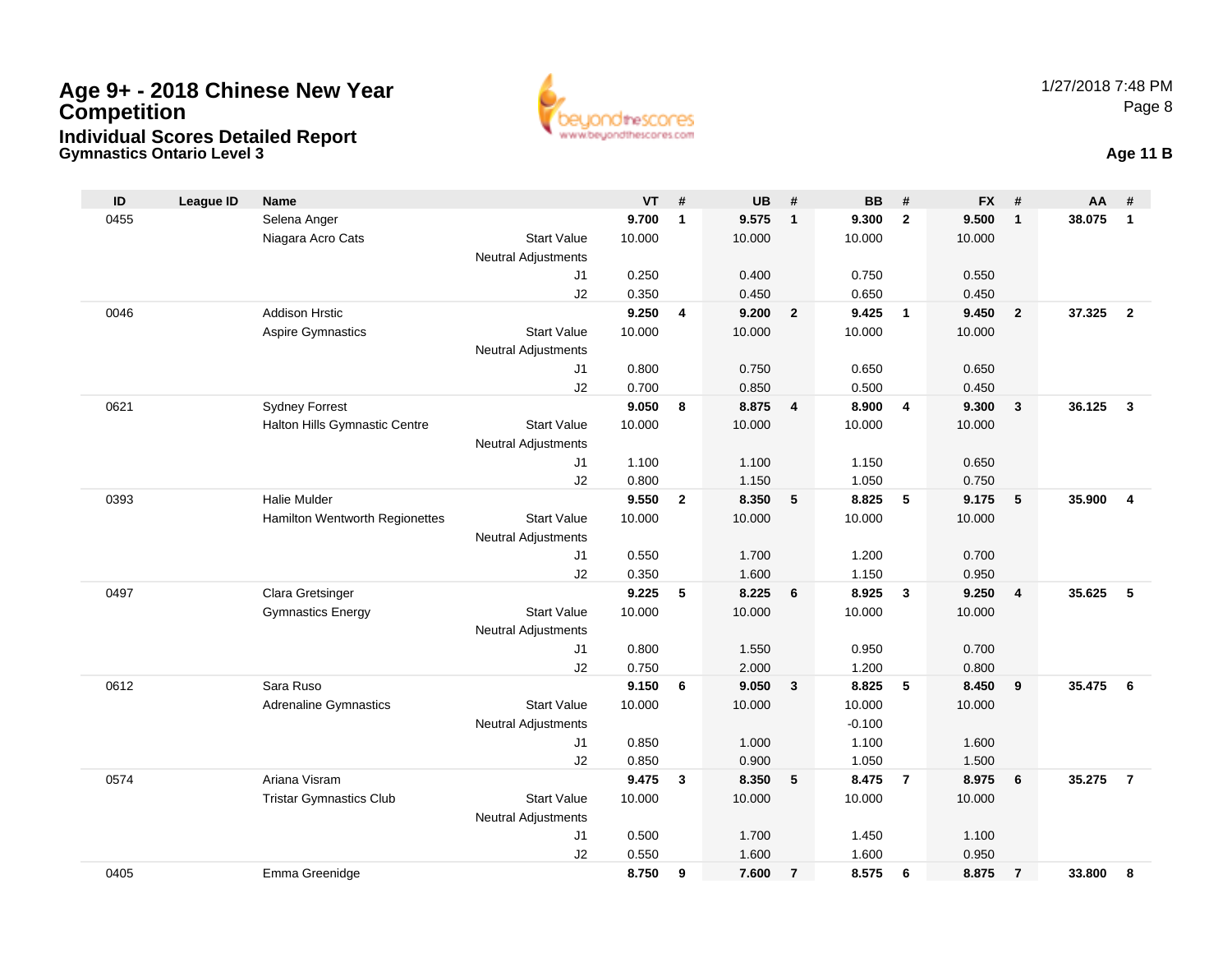

1/27/2018 7:48 PMPage 9

| ndividual Scores Detalled Report |                                       |                            | . M.M.M.DEMOUDILIBROUGH 62 COM |         |          |              |             |
|----------------------------------|---------------------------------------|----------------------------|--------------------------------|---------|----------|--------------|-------------|
|                                  | Hamilton Wentworth Regionettes        | <b>Start Value</b>         | 10.000                         | 10.000  | 10.000   | 10.000       |             |
|                                  |                                       | <b>Neutral Adjustments</b> |                                |         |          |              |             |
|                                  |                                       | J1                         | 1.300                          | 2.200   | 1.500    | 1.050        |             |
|                                  |                                       | J2                         | 1.200                          | 2.600   | 1.350    | 1.200        |             |
| 0408                             | Malaika Shurland                      |                            | 9.100                          | 6.650 8 | 8.275 8  | 8.800<br>- 8 | 32.825<br>9 |
|                                  | <b>Hamilton Wentworth Regionettes</b> | <b>Start Value</b>         | 10.000                         | 10.000  | 10.000   | 10.000       |             |
|                                  |                                       | <b>Neutral Adjustments</b> |                                |         | $-0.100$ |              |             |
|                                  |                                       | J1                         | 0.900                          | 3.100   | 1.700    | 1.250        |             |
|                                  |                                       | J2                         | 0.900                          | 3.600   | 1.550    | 1.150        |             |

#### **Gymnastics Ontario Level 3**

| ID   | League ID | <b>Name</b>                    |                            | <b>VT</b> | # | <b>UB</b> | #                       | <b>BB</b> | #              | <b>FX</b> | #              | $AA$ # |                |
|------|-----------|--------------------------------|----------------------------|-----------|---|-----------|-------------------------|-----------|----------------|-----------|----------------|--------|----------------|
| 0073 |           | <b>Ava Rivest</b>              |                            | 9.500     | 1 | 8.800     | 3                       | 9.375     | $\mathbf{1}$   | 9.800     | $\mathbf{1}$   | 37.475 | 1              |
|      |           | Blenheim-Kent                  | <b>Start Value</b>         | 10.000    |   | 10.000    |                         | 10.000    |                | 10.000    |                |        |                |
|      |           |                                | <b>Neutral Adjustments</b> |           |   |           |                         |           |                |           |                |        |                |
|      |           |                                | J1                         | 0.500     |   | 1.300     |                         | 0.650     |                | 0.200     |                |        |                |
|      |           |                                | J2                         | 0.500     |   | 1.100     |                         | 0.600     |                | 0.200     |                |        |                |
| 0451 |           | <b>Chloe Barrows</b>           |                            | 9.050     | 5 | 9.125     | $\overline{\mathbf{1}}$ | 8.950     | $\overline{2}$ | 9.475     | $\overline{4}$ | 36,600 | $\overline{2}$ |
|      |           | Niagara Acro Cats              | <b>Start Value</b>         | 10.000    |   | 10.000    |                         | 10.000    |                | 10.000    |                |        |                |
|      |           |                                | <b>Neutral Adjustments</b> |           |   |           |                         |           |                |           |                |        |                |
|      |           |                                | J1                         | 0.900     |   | 0.850     |                         | 0.950     |                | 0.500     |                |        |                |
|      |           |                                | J2                         | 1.000     |   | 0.900     |                         | 1.150     |                | 0.550     |                |        |                |
| 0017 | P5646694  | Yana Sharma                    |                            | 9.150     | 4 | 8.700     | $\overline{4}$          | 8.900     | -3             | 9.325     | 5              | 36.075 | 3              |
|      |           | <b>Adrenaline Gymnastics</b>   | <b>Start Value</b>         | 10.000    |   | 10.000    |                         | 10.000    |                | 10.000    |                |        |                |
|      |           |                                | <b>Neutral Adjustments</b> |           |   |           |                         | $-0.100$  |                |           |                |        |                |
|      |           |                                | J1                         | 0.950     |   | 1.400     |                         | 0.950     |                | 0.700     |                |        |                |
|      |           |                                | J2                         | 0.750     |   | 1.200     |                         | 1.050     |                | 0.650     |                |        |                |
| 0409 |           | Haiden Tyleman                 |                            | 8.800     | 6 | 8.800     | $\overline{\mathbf{3}}$ | 8.775     | $\overline{4}$ | 9.600     | $\overline{2}$ | 35.975 | $\overline{4}$ |
|      |           | Hamilton Wentworth Regionettes | <b>Start Value</b>         | 10.000    |   | 10.000    |                         | 10.000    |                | 10.000    |                |        |                |
|      |           |                                | <b>Neutral Adjustments</b> |           |   |           |                         |           |                |           |                |        |                |
|      |           |                                | J <sub>1</sub>             | 1.100     |   | 1.400     |                         | 1.200     |                | 0.400     |                |        |                |
|      |           |                                | J2                         | 1.300     |   | 1.000     |                         | 1.250     |                | 0.400     |                |        |                |
| 0406 |           | Emma Ratajszyk                 |                            | 9.225     | 3 | 8.525     | 5                       | 8.700     | 5              | 9.500     | $\mathbf{3}$   | 35.950 | -5             |
|      |           | Hamilton Wentworth Regionettes | <b>Start Value</b>         | 10.000    |   | 10.000    |                         | 10.000    |                | 10.000    |                |        |                |
|      |           |                                | <b>Neutral Adjustments</b> |           |   |           |                         |           |                |           |                |        |                |
|      |           |                                | J <sub>1</sub>             | 0.800     |   | 1.450     |                         | 1.200     |                | 0.500     |                |        |                |
|      |           |                                | J <sub>2</sub>             | 0.750     |   | 1.500     |                         | 1.400     |                | 0.500     |                |        |                |
| 0395 |           | Mairead Doyle                  |                            | 9.150     | 4 | 9.000     | $\overline{2}$          | 8.250     | 6              | 9.000     | 8              | 35.400 | 6              |

**Age 11 A**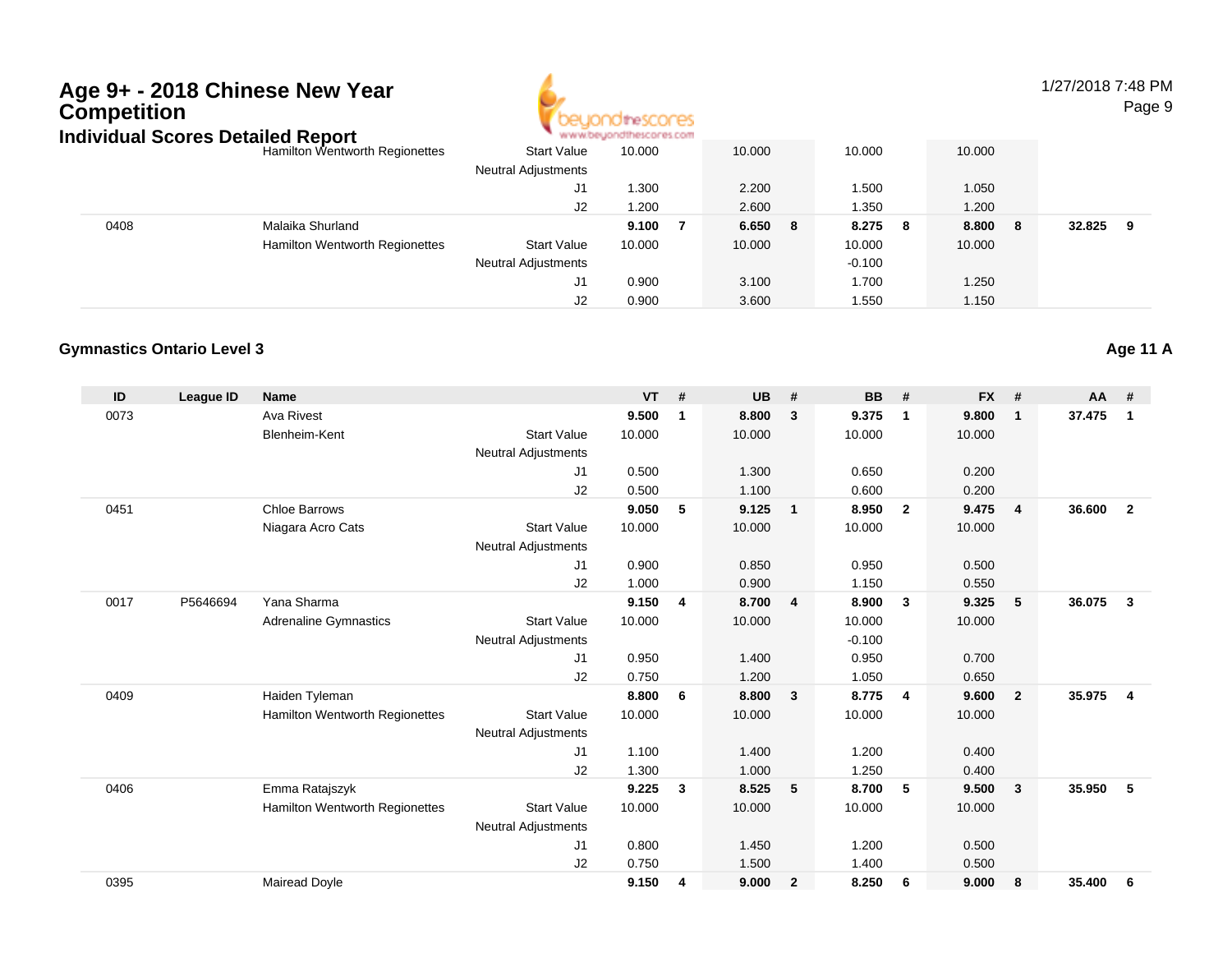

1/27/2018 7:48 PM

Page 10

| ndividual Scores Detalled Report |                                |                            | W.M.M.DB/TOLIOLINACOL 62 COLL |                         |        |                |          |                |        |                |          |  |
|----------------------------------|--------------------------------|----------------------------|-------------------------------|-------------------------|--------|----------------|----------|----------------|--------|----------------|----------|--|
|                                  | Hamilton Wentworth Regionettes | <b>Start Value</b>         | 10.000                        |                         | 10.000 |                | 10.000   |                | 10.000 |                |          |  |
|                                  |                                | <b>Neutral Adjustments</b> |                               |                         |        |                | $-0.100$ |                |        |                |          |  |
|                                  |                                | J1                         | 0.900                         |                         | 1.100  |                | 1.550    |                | 1.150  |                |          |  |
|                                  |                                | J2                         | 0.800                         |                         | 0.900  |                | 1.750    |                | 0.850  |                |          |  |
| 0538                             | McKenna Stefels                |                            | 8.800                         | - 6                     | 8.400  | 6              | 8.200    | $\overline{7}$ | 9.075  | $\overline{7}$ | 34.475 7 |  |
|                                  | <b>Gymnastics Energy</b>       | <b>Start Value</b>         | 10.000                        |                         | 10.000 |                | 10.000   |                | 10.000 |                |          |  |
|                                  |                                | <b>Neutral Adjustments</b> |                               |                         |        |                | $-0.100$ |                |        |                |          |  |
|                                  |                                | J1                         | 1.200                         |                         | 1.600  |                | 1.650    |                | 0.900  |                |          |  |
|                                  |                                | J2                         | 1.200                         |                         | 1.600  |                | 1.750    |                | 0.950  |                |          |  |
| 0086                             | <b>Addison Tope</b>            |                            | 9.375                         | $\overline{\mathbf{2}}$ | 7.550  | $\overline{7}$ | 8.125    | 8              | 8.600  | 9              | 33.650 8 |  |
|                                  | Blenheim-Kent                  | <b>Start Value</b>         | 10.000                        |                         | 10.000 |                | 10.000   |                | 10.000 |                |          |  |
|                                  |                                | <b>Neutral Adjustments</b> |                               |                         |        |                |          |                |        |                |          |  |
|                                  |                                | J <sub>1</sub>             | 0.700                         |                         | 2.700  |                | 1.900    |                | 1.500  |                |          |  |
|                                  |                                | J2                         | 0.550                         |                         | 2.200  |                | 1.850    |                | 1.300  |                |          |  |
| 0595                             | Rebecka Mayr                   |                            | 9.050                         | -5                      | 6.950  | 8              | 8.125    | 8              | 9.200  | 6              | 33.325 9 |  |
|                                  | Cayuga Gymnastics Club         | <b>Start Value</b>         | 10.000                        |                         | 10.000 |                | 10.000   |                | 10.000 |                |          |  |
|                                  |                                | <b>Neutral Adjustments</b> |                               |                         |        |                |          |                |        |                |          |  |
|                                  |                                | J <sub>1</sub>             | 1.000                         |                         | 2.800  |                | 1.950    |                | 0.800  |                |          |  |
|                                  |                                | J <sub>2</sub>             | 0.900                         |                         | 3.300  |                | 1.800    |                | 0.800  |                |          |  |

### **Gymnastics Ontario Level 3**

| ID   | League ID | Name                         |                            | <b>VT</b> | #                       | <b>UB</b> | #                       | <b>BB</b> | #            | <b>FX</b> | #              | $AA$ # |                |
|------|-----------|------------------------------|----------------------------|-----------|-------------------------|-----------|-------------------------|-----------|--------------|-----------|----------------|--------|----------------|
| 0501 |           | Rheagan Hamm                 |                            | 9.350     | 3                       | 8.975     | 3                       | 9.675     | 1            | 9.550     |                | 37.550 |                |
|      |           | <b>Gymnastics Energy</b>     | <b>Start Value</b>         | 10.000    |                         | 10.000    |                         | 10.000    |              | 10.000    |                |        |                |
|      |           |                              | <b>Neutral Adjustments</b> |           |                         |           |                         |           |              |           |                |        |                |
|      |           |                              | J1                         | 0.750     |                         | 1.050     |                         | 0.350     |              | 0.400     |                |        |                |
|      |           |                              | J2                         | 0.550     |                         | 1.000     |                         | 0.300     |              | 0.500     |                |        |                |
| 0024 |           | Julia Mancuso                |                            | 9.450     | $\overline{\mathbf{2}}$ | 9.250     | $\overline{\mathbf{1}}$ | 9.375     | $\mathbf{2}$ | 9.425     | 3              | 37.500 | $\overline{2}$ |
|      |           | <b>Adrenaline Gymnastics</b> | <b>Start Value</b>         | 10.000    |                         | 10.000    |                         | 10.000    |              | 10.000    |                |        |                |
|      |           |                              | <b>Neutral Adjustments</b> |           |                         |           |                         | $-0.100$  |              |           |                |        |                |
|      |           |                              | J <sub>1</sub>             | 0.600     |                         | 0.800     |                         | 0.550     |              | 0.600     |                |        |                |
|      |           |                              | J2                         | 0.500     |                         | 0.700     |                         | 0.500     |              | 0.550     |                |        |                |
| 0452 |           | Isabella Pickett             |                            | 9.600     |                         | 9.150     | $\overline{\mathbf{2}}$ | 8.900     | 3            | 9.500     | $\overline{2}$ | 37.150 | -3             |
|      |           | Niagara Acro Cats            | <b>Start Value</b>         | 10.000    |                         | 10.000    |                         | 10.000    |              | 10.000    |                |        |                |
|      |           |                              | <b>Neutral Adjustments</b> |           |                         |           |                         | $-0.100$  |              |           |                |        |                |
|      |           |                              | J <sub>1</sub>             | 0.450     |                         | 0.900     |                         | 0.900     |              | 0.550     |                |        |                |
|      |           |                              | J <sub>2</sub>             | 0.350     |                         | 0.800     |                         | 1.100     |              | 0.450     |                |        |                |
| 0407 |           | Giulia Toscani               |                            | 9.225     | 5                       | 8.750     | $\overline{\mathbf{4}}$ | 8.675     | 6            | 9.425     | 3              | 36.075 | 4              |

**Age 11 C**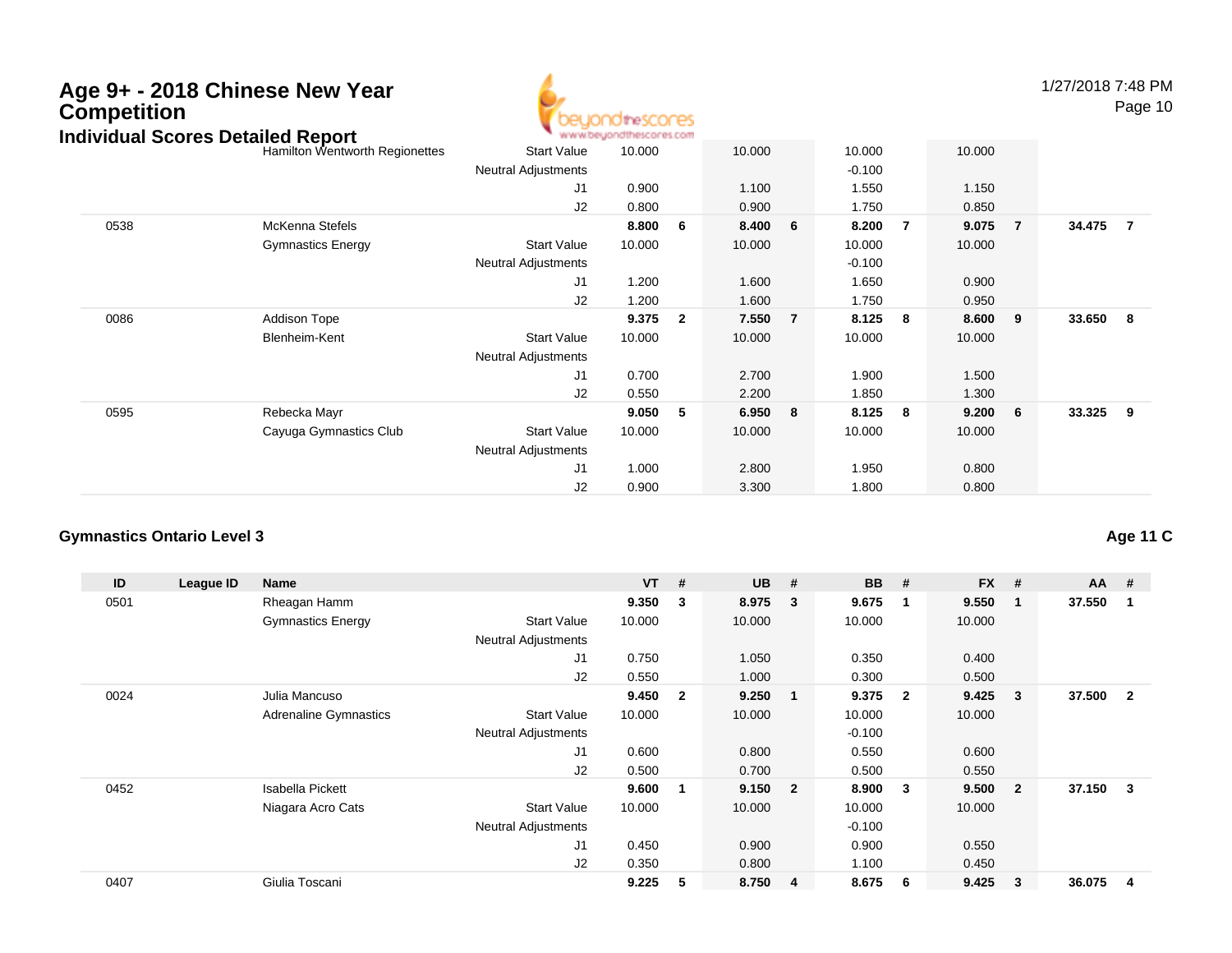### **Age 9+ - 2018 Chinese New YearCompetition**



1/27/2018 7:48 PM

Page 11

| Hamilton Wentworth Regionettes | <b>Start Value</b>                | 10.000 |              | 10.000                  |                | 10.000 |                | 10.000   |                |        |                |
|--------------------------------|-----------------------------------|--------|--------------|-------------------------|----------------|--------|----------------|----------|----------------|--------|----------------|
|                                | <b>Neutral Adjustments</b>        |        |              |                         |                |        |                |          |                |        |                |
|                                | J1                                | 0.800  |              | 1.300                   |                | 1.250  |                | 0.600    |                |        |                |
|                                | J2                                | 0.750  |              | 1.200                   |                | 1.400  |                | 0.550    |                |        |                |
| Nadia Foot                     |                                   | 9.100  | 6            | 8.750                   | 4              | 8.775  | 5              | 8.950    | 6              | 35.575 | - 5            |
| Hamilton Wentworth Regionettes | <b>Start Value</b>                | 10.000 |              | 10.000                  |                | 10.000 |                | 10.000   |                |        |                |
|                                | <b>Neutral Adjustments</b>        |        |              |                         |                |        |                |          |                |        |                |
|                                | J1                                | 0.950  |              | 1.300                   |                | 1.300  |                | 1.200    |                |        |                |
|                                | J2                                | 0.850  |              | 1.200                   |                | 1.150  |                | 0.900    |                |        |                |
| Carys Edgcumbe                 |                                   | 9.350  | $\mathbf{3}$ | 8.425                   | 5              | 8.275  | $\overline{7}$ | 9.325    | $\overline{4}$ | 35.375 | 6              |
| Hamilton Wentworth Regionettes | Start Value                       | 10.000 |              | 10.000                  |                | 10.000 |                | 10.000   |                |        |                |
|                                | <b>Neutral Adjustments</b>        |        |              |                         |                |        |                |          |                |        |                |
|                                | J <sub>1</sub>                    | 0.600  |              | 1.650                   |                | 1.700  |                | 0.700    |                |        |                |
|                                | J2                                | 0.700  |              | 1.500                   |                | 1.750  |                | 0.650    |                |        |                |
| Avery Coupe                    |                                   | 9.325  | 4            | 7.525                   | $\overline{7}$ | 8.850  | 4              | 9.125    | 5              | 34.825 | $\overline{7}$ |
| Rose City Gymnastics           | <b>Start Value</b>                | 10.000 |              | 10.000                  |                | 10.000 |                | 10.000   |                |        |                |
|                                | Neutral Adjustments               |        |              |                         |                |        |                |          |                |        |                |
|                                | J1                                | 0.750  |              | 2.600                   |                | 1.150  |                | 0.950    |                |        |                |
|                                | J2                                | 0.600  |              | 2.350                   |                | 1.150  |                | 0.800    |                |        |                |
| Maya Nezic                     |                                   | 9.000  | 7            | 8.350                   | 6              | 8.025  | 8              | 8.650    | $\overline{7}$ | 34.025 | $_{\rm 8}$     |
| Hamilton Wentworth Regionettes | <b>Start Value</b>                | 10.000 |              | 10.000                  |                | 10.000 |                | 10.000   |                |        |                |
|                                | Neutral Adjustments               |        |              |                         |                |        |                | $-0.100$ |                |        |                |
|                                | J <sub>1</sub>                    | 1.000  |              | 1.700                   |                | 2.000  |                | 1.300    |                |        |                |
|                                | J2                                | 1.000  |              | 1.600                   |                | 1.950  |                | 1.200    |                |        |                |
|                                | Individual Scores Detailed Report |        |              | www.beyondthescores.com |                |        |                |          |                |        |                |

#### **Gymnastics Ontario Level 3**

**ID League ID Name VT # UB # BB # FX # AA #** 0434 Jordyn Geroux **9.325 <sup>3</sup> 9.400 <sup>1</sup> 9.075 <sup>2</sup> 9.425 <sup>2</sup> 37.225 <sup>1</sup>** Niagara Acro Cats Start Valuee 10.000 10.000 10.000 10.000 Neutral Adjustments J1 0.750 0.700 0.850 0.550 J2 0.600 0.500 1.000 0.600 0495 Olivia Gauld **9.400 <sup>1</sup> 8.925 <sup>3</sup> 9.075 <sup>2</sup> 9.500 <sup>1</sup> 36.900 <sup>2</sup>** Gymnastics Energy Start Valuee 10.000 10.000 10.000 10.000 Neutral Adjustments J1 0.700 1.100 0.950 0.500 J2 0.500 1.050 0.900 0.500 0083Audrey Gill **9.150 <sup>6</sup> 8.850 <sup>4</sup> 9.125 <sup>1</sup> 9.350 <sup>4</sup> 36.475 <sup>3</sup>**

**Age 12 A**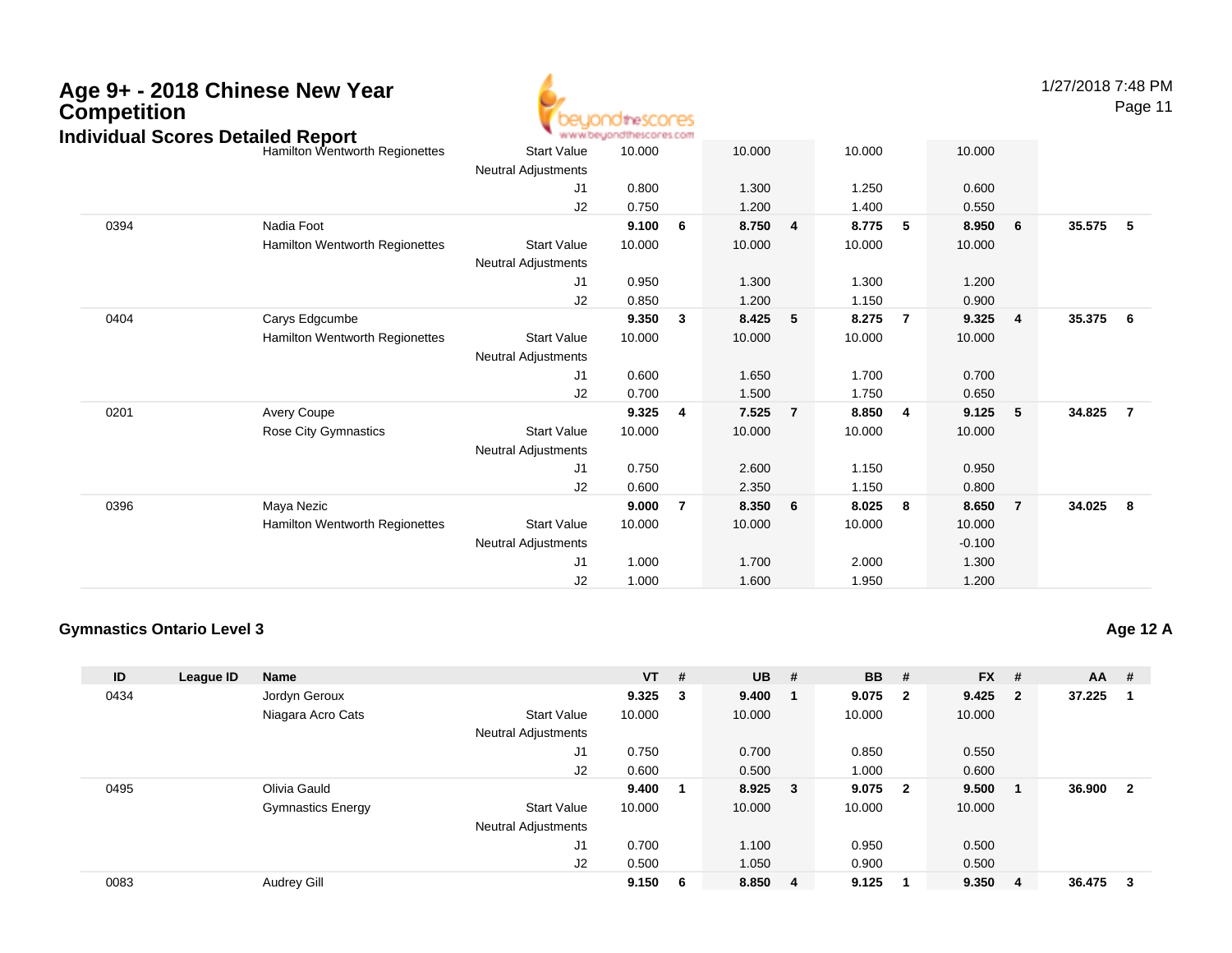| <b>Competition</b> | Age 9+ - 2018 Chinese New Year<br><b>Individual Scores Detailed Report</b> |                                                  | dtheSCOCES<br>www.beyondthescores.com |                |        |                |        |                |        |                         | 1/27/2018 7:48 | Page           |
|--------------------|----------------------------------------------------------------------------|--------------------------------------------------|---------------------------------------|----------------|--------|----------------|--------|----------------|--------|-------------------------|----------------|----------------|
|                    | Blenheim-Kent                                                              | <b>Start Value</b><br><b>Neutral Adjustments</b> | 10.000                                |                | 10.000 |                | 10.000 |                | 10.000 |                         |                |                |
|                    |                                                                            | J <sub>1</sub>                                   | 0.900                                 |                | 1.000  |                | 0.950  |                | 0.750  |                         |                |                |
|                    |                                                                            | J2                                               | 0.800                                 |                | 1.300  |                | 0.800  |                | 0.550  |                         |                |                |
| 0571               | Ariana Chahal                                                              |                                                  | 9.175                                 | 5              | 9.000  | $\overline{2}$ | 8.900  | 4              | 9.250  | 5                       | 36.325         | $\overline{4}$ |
|                    | <b>Tristar Gymnastics Club</b>                                             | <b>Start Value</b>                               | 10.000                                |                | 10.000 |                | 10.000 |                | 10.000 |                         |                |                |
|                    |                                                                            | <b>Neutral Adjustments</b>                       |                                       |                |        |                |        |                |        |                         |                |                |
|                    |                                                                            | J <sub>1</sub>                                   | 0.900                                 |                | 0.900  |                | 1.000  |                | 0.650  |                         |                |                |
|                    |                                                                            | J2                                               | 0.750                                 |                | 1.100  |                | 1.200  |                | 0.850  |                         |                |                |
| 0537               | Kairi Shaw                                                                 |                                                  | 9.225                                 | $\overline{4}$ | 8.700  | 5              | 9.025  | $\mathbf{3}$   | 9.350  | $\overline{4}$          | 36.300         | 5              |
|                    | <b>Gymnastics Energy</b>                                                   | <b>Start Value</b>                               | 10.000                                |                | 10.000 |                | 10.000 |                | 10.000 |                         |                |                |
|                    |                                                                            | Neutral Adjustments                              |                                       |                |        |                |        |                |        |                         |                |                |
|                    |                                                                            | J <sub>1</sub>                                   | 0.750                                 |                | 1.200  |                | 1.050  |                | 0.700  |                         |                |                |
|                    |                                                                            | J2                                               | 0.800                                 |                | 1.400  |                | 0.900  |                | 0.600  |                         |                |                |
| 0506               | Victoria Ives                                                              |                                                  | 9.025                                 | $\overline{7}$ | 8.400  | $\overline{7}$ | 8.725  | 5              | 9.375  | $\overline{\mathbf{3}}$ | 35.525         | 6              |
|                    | <b>Gymnastics Energy</b>                                                   | <b>Start Value</b>                               | 10.000                                |                | 10.000 |                | 10.000 |                | 10.000 |                         |                |                |
|                    |                                                                            | <b>Neutral Adjustments</b>                       |                                       |                |        |                |        |                |        |                         |                |                |
|                    |                                                                            | J <sub>1</sub>                                   | 1.100                                 |                | 1.400  |                | 1.250  |                | 0.500  |                         |                |                |
|                    |                                                                            | J2                                               | 0.850                                 |                | 1.800  |                | 1.300  |                | 0.750  |                         |                |                |
| 0547               | Maddalena Valentini                                                        |                                                  | 9.350                                 | $\overline{2}$ | 8.450  | 6              | 8.650  | 6              | 8.800  | 6                       | 35.250         | $\overline{7}$ |
|                    | <b>Gymnastics Energy</b>                                                   | <b>Start Value</b>                               | 10.000                                |                | 10.000 |                | 10.000 |                | 10.000 |                         |                |                |
|                    |                                                                            | <b>Neutral Adjustments</b>                       |                                       |                |        |                |        |                |        |                         |                |                |
|                    |                                                                            | J <sub>1</sub>                                   | 0.650                                 |                | 1.600  |                | 1.250  |                | 1.150  |                         |                |                |
|                    |                                                                            | J2                                               | 0.650                                 |                | 1.500  |                | 1.450  |                | 1.250  |                         |                |                |
| 0137               | Jadyn Hlacar                                                               |                                                  | 9.175                                 | 5              | 7.600  | 8              | 8.325  | $\overline{7}$ | 8.600  | $\overline{7}$          | 33.700         | 8              |
|                    | Cayuga Gymnastics Club                                                     | <b>Start Value</b>                               | 10.000                                |                | 10.000 |                | 10.000 |                | 10.000 |                         |                |                |
|                    |                                                                            | <b>Neutral Adjustments</b>                       |                                       |                |        |                |        |                |        |                         |                |                |
|                    |                                                                            | J <sub>1</sub>                                   | 0.800                                 |                | 2.600  |                | 1.650  |                | 1.400  |                         |                |                |
|                    |                                                                            | J2                                               | 0.850                                 |                | 2.200  |                | 1.700  |                | 1.400  |                         |                |                |

### **Gymnastics Ontario Level 3**

| ID   | League ID | <b>Name</b>              |                            | VT     | # | <b>UB</b> | # | <b>BB</b> | # | $FX$ # |              | $AA$ # |                         |
|------|-----------|--------------------------|----------------------------|--------|---|-----------|---|-----------|---|--------|--------------|--------|-------------------------|
| 0590 |           | Rheece Hutley            |                            | 9.700  |   | 9.375     |   | 9.200     |   | 9.650  | $\mathbf{2}$ | 37.925 |                         |
|      |           | <b>Gymnastics Energy</b> | <b>Start Value</b>         | 10.000 |   | 10.000    |   | 10.000    |   | 10.000 |              |        |                         |
|      |           |                          | <b>Neutral Adjustments</b> |        |   |           |   |           |   |        |              |        |                         |
|      |           |                          | J1                         | 0.300  |   | 0.650     |   | 0.750     |   | 0.350  |              |        |                         |
|      |           |                          | J2                         | 0.300  |   | 0.600     |   | 0.850     |   | 0.350  |              |        |                         |
| 0402 |           | Téa Papalia              |                            | 9.550  | 2 | 8.800     | 3 | 8.725     | 3 | 9.700  |              | 36.775 | $\overline{\mathbf{2}}$ |

 $PM$ 

Page 12

**Age 12 B**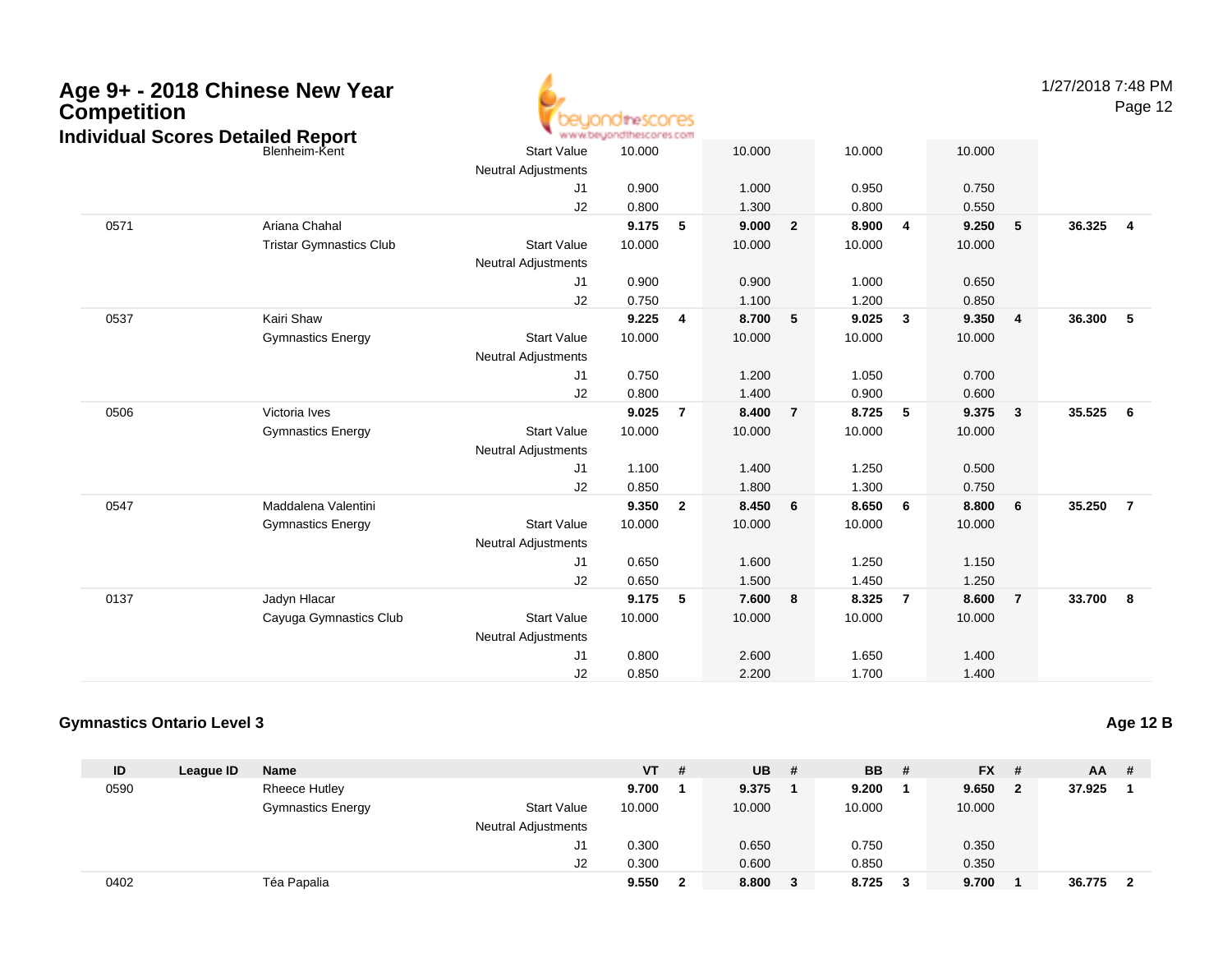

1/27/2018 7:48 PM

Page 13

|      | naiviauai Scores Detailea Report      |                            | www.oeyonomescores.com |                |        |                |          |                |        |                         |        |                |
|------|---------------------------------------|----------------------------|------------------------|----------------|--------|----------------|----------|----------------|--------|-------------------------|--------|----------------|
|      | Hamilton Wentworth Regionettes        | <b>Start Value</b>         | 10.000                 |                | 10.000 |                | 10.000   |                | 10.000 |                         |        |                |
|      |                                       | <b>Neutral Adjustments</b> |                        |                |        |                |          |                |        |                         |        |                |
|      |                                       | J1                         | 0.400                  |                | 1.250  |                | 1.250    |                | 0.300  |                         |        |                |
|      |                                       | J <sub>2</sub>             | 0.500                  |                | 1.150  |                | 1.300    |                | 0.300  |                         |        |                |
| 0513 | Grace Laffin                          |                            | 9.325                  | 3              | 8.650  | 5              | 9.150    | $\overline{2}$ | 9.550  | $\overline{\mathbf{3}}$ | 36.675 | $\mathbf{3}$   |
|      | <b>Gymnastics Energy</b>              | <b>Start Value</b>         | 10.000                 |                | 10.000 |                | 10.000   |                | 10.000 |                         |        |                |
|      |                                       | <b>Neutral Adjustments</b> |                        |                |        |                |          |                |        |                         |        |                |
|      |                                       | J1                         | 0.700                  |                | 1.200  |                | 0.800    |                | 0.450  |                         |        |                |
|      |                                       | J2                         | 0.650                  |                | 1.500  |                | 0.900    |                | 0.450  |                         |        |                |
| 0532 | Elinore Radimer                       |                            | 9.250                  | 5              | 9.150  | $\overline{2}$ | 8.625    | 4              | 9.300  | $\overline{\mathbf{4}}$ | 36.325 | $\overline{4}$ |
|      | <b>Gymnastics Energy</b>              | <b>Start Value</b>         | 10.000                 |                | 10.000 |                | 10.000   |                | 10.000 |                         |        |                |
|      |                                       | <b>Neutral Adjustments</b> |                        |                |        |                |          |                |        |                         |        |                |
|      |                                       | J1                         | 0.700                  |                | 0.750  |                | 1.350    |                | 0.750  |                         |        |                |
|      |                                       | J2                         | 0.800                  |                | 0.950  |                | 1.400    |                | 0.650  |                         |        |                |
| 0401 | Sara Zwicker                          |                            | 9.275                  | $\overline{4}$ | 8.700  | $\overline{4}$ | 8.575    | 5              | 8.950  | $6\overline{6}$         | 35.500 | - 5            |
|      | <b>Hamilton Wentworth Regionettes</b> | <b>Start Value</b>         | 10.000                 |                | 10.000 |                | 10.000   |                | 10.000 |                         |        |                |
|      |                                       | <b>Neutral Adjustments</b> |                        |                |        |                |          |                |        |                         |        |                |
|      |                                       | J1                         | 0.800                  |                | 1.400  |                | 1.450    |                | 1.100  |                         |        |                |
|      |                                       | J2                         | 0.650                  |                | 1.200  |                | 1.400    |                | 1.000  |                         |        |                |
| 0403 | Sierra Kizilian                       |                            | 8.375                  | $\overline{7}$ | 8.650  | 5              | 8.575    | 5              | 9.175  | $-5$                    | 34.775 | - 6            |
|      | Hamilton Wentworth Regionettes        | <b>Start Value</b>         | 10.000                 |                | 10.000 |                | 10.000   |                | 10.000 |                         |        |                |
|      |                                       | <b>Neutral Adjustments</b> |                        |                |        |                | $-0.300$ |                |        |                         |        |                |
|      |                                       | J1                         | 1.550                  |                | 1.550  |                | 1.050    |                | 0.750  |                         |        |                |
|      |                                       | J2                         | 1.700                  |                | 1.150  |                | 1.200    |                | 0.900  |                         |        |                |
| 0419 | <b>Madison Harris</b>                 |                            | 9.100                  | 6              | 8.300  | 6              | 8.325    | 6              | 8.525  | $\overline{7}$          | 34.250 | $\overline{7}$ |
|      | Hamilton Wentworth Regionettes        | <b>Start Value</b>         | 10.000                 |                | 10.000 |                | 10.000   |                | 10.000 |                         |        |                |
|      |                                       | <b>Neutral Adjustments</b> |                        |                |        |                |          |                |        |                         |        |                |
|      |                                       | J1                         | 0.950                  |                | 1.550  |                | 1.650    |                | 1.500  |                         |        |                |
|      |                                       | J2                         | 0.850                  |                | 1.850  |                | 1.700    |                | 1.450  |                         |        |                |
|      |                                       |                            |                        |                |        |                |          |                |        |                         |        |                |

#### **Gymnastics Ontario Level 3**

**Age 13 A**

| ID   | League ID | Name                    |                            | VT     | # | <b>UB</b> | # | <b>BB</b> | -# | <b>FX</b>       | - # | AA     | - #            |
|------|-----------|-------------------------|----------------------------|--------|---|-----------|---|-----------|----|-----------------|-----|--------|----------------|
| 0290 |           | Natalie Mitchell        |                            | 9.175  |   | 8.750     | 3 | 9.600     |    | $9.425 \quad 3$ |     | 36.950 |                |
|      |           | London Gym Academy      | <b>Start Value</b>         | 10.000 |   | 10.000    |   | 10.000    |    | 10.000          |     |        |                |
|      |           |                         | <b>Neutral Adjustments</b> |        |   |           |   |           |    |                 |     |        |                |
|      |           |                         | J1                         | 0.900  |   | .200      |   | 0.400     |    | 0.600           |     |        |                |
|      |           |                         | J2                         | 0.750  |   | .300      |   | 0.400     |    | 0.550           |     |        |                |
| 0292 |           | Keira Loughlean-Tipping |                            | 9.375  |   | 8.750     | 3 | 9.200     | 2  | 9.475 2         |     | 36.800 | $\overline{2}$ |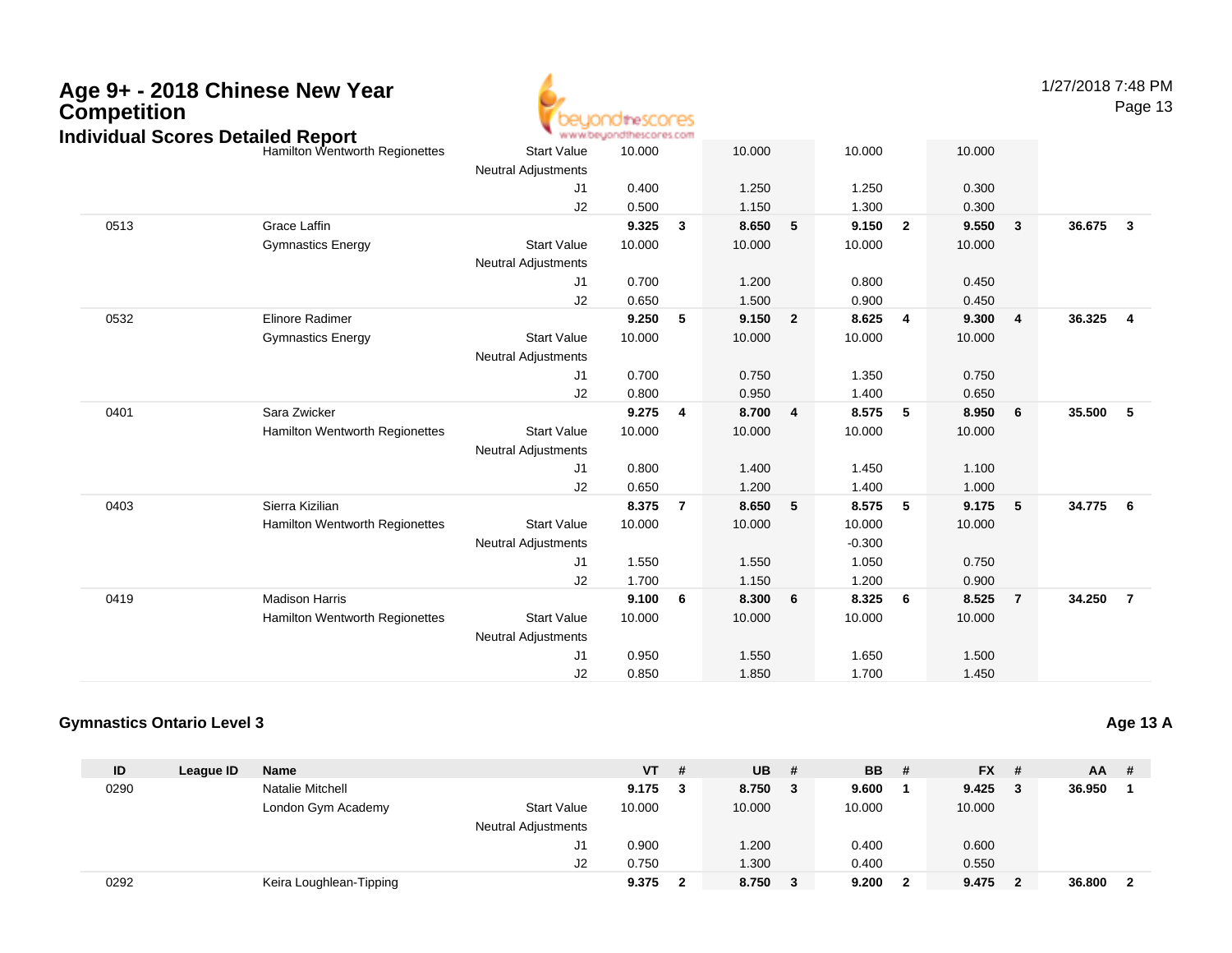| Age 9+ - 2018 Chinese New Year<br><b>Competition</b><br><b>Individual Scores Detailed Report</b> |                                |                            | <b>IOtheSCOCES</b><br>www.beyondthescores.com |                         |        |                |          |                         |        |                | 1/27/2018 7:48 PM | Page 14                 |
|--------------------------------------------------------------------------------------------------|--------------------------------|----------------------------|-----------------------------------------------|-------------------------|--------|----------------|----------|-------------------------|--------|----------------|-------------------|-------------------------|
|                                                                                                  | London Gym Academy             | <b>Start Value</b>         | 10.000                                        |                         | 10.000 |                | 10.000   |                         | 10.000 |                |                   |                         |
|                                                                                                  |                                | <b>Neutral Adjustments</b> |                                               |                         |        |                |          |                         |        |                |                   |                         |
|                                                                                                  |                                | J <sub>1</sub>             | 0.600                                         |                         | 1.200  |                | 0.800    |                         | 0.550  |                |                   |                         |
|                                                                                                  |                                | J2                         | 0.650                                         |                         | 1.300  |                | 0.800    |                         | 0.500  |                |                   |                         |
| 0610                                                                                             | Avry Pare                      |                            | 9.400                                         | $\overline{1}$          | 9.050  | $\mathbf{1}$   | 8.525    | $\overline{7}$          | 9.325  | $\overline{4}$ | 36.300            | $\overline{\mathbf{3}}$ |
|                                                                                                  | <b>Adrenaline Gymnastics</b>   | <b>Start Value</b>         | 10.000                                        |                         | 10.000 |                | 10.000   |                         | 10.000 |                |                   |                         |
|                                                                                                  |                                | <b>Neutral Adjustments</b> |                                               |                         |        |                |          |                         |        |                |                   |                         |
|                                                                                                  |                                | J1                         | 0.650                                         |                         | 1.000  |                | 1.450    |                         | 0.750  |                |                   |                         |
|                                                                                                  |                                | J2                         | 0.550                                         |                         | 0.900  |                | 1.500    |                         | 0.600  |                |                   |                         |
| 0586                                                                                             | Kate McKellar                  |                            | 9.175                                         | $\mathbf{3}$            | 9.000  | $\overline{2}$ | 8.750    | 6                       | 9.250  | 5              | 36.175            | $\overline{4}$          |
|                                                                                                  | Blenheim-Kent                  | <b>Start Value</b>         | 10.000                                        |                         | 10.000 |                | 10.000   |                         | 10.000 |                |                   |                         |
|                                                                                                  |                                | <b>Neutral Adjustments</b> |                                               |                         |        |                |          |                         |        |                |                   |                         |
|                                                                                                  |                                | J <sub>1</sub>             | 1.000                                         |                         | 1.100  |                | 1.350    |                         | 0.800  |                |                   |                         |
|                                                                                                  |                                | J2                         | 0.650                                         |                         | 0.900  |                | 1.150    |                         | 0.700  |                |                   |                         |
| 0575                                                                                             | Isabelle Yung                  |                            | 9.150                                         | $\overline{4}$          | 8.750  | $\mathbf{3}$   | 9.025    | $\overline{\mathbf{3}}$ | 9.225  | 6              | 36.150            | -5                      |
|                                                                                                  | <b>Tristar Gymnastics Club</b> | <b>Start Value</b>         | 10.000                                        |                         | 10.000 |                | 10.000   |                         | 10.000 |                |                   |                         |
|                                                                                                  |                                | <b>Neutral Adjustments</b> |                                               |                         |        |                |          |                         |        |                |                   |                         |
|                                                                                                  |                                | J <sub>1</sub>             | 0.850                                         |                         | 1.100  |                | 0.950    |                         | 0.800  |                |                   |                         |
|                                                                                                  |                                | J2                         | 0.850                                         |                         | 1.400  |                | 1.000    |                         | 0.750  |                |                   |                         |
| 0138                                                                                             | Karissa Mino                   |                            | 9.150                                         | $\overline{4}$          | 8.650  | $\overline{4}$ | 8.850    | $\overline{4}$          | 9.075  | $\overline{7}$ | 35.725            | 6                       |
|                                                                                                  | Cayuga Gymnastics Club         | <b>Start Value</b>         | 10.000                                        |                         | 10.000 |                | 10.000   |                         | 10.000 |                |                   |                         |
|                                                                                                  |                                | <b>Neutral Adjustments</b> |                                               |                         |        |                |          |                         |        |                |                   |                         |
|                                                                                                  |                                | $\sf J1$                   | 0.800                                         |                         | 1.200  |                | 1.150    |                         | 1.000  |                |                   |                         |
|                                                                                                  |                                | J2                         | 0.900                                         |                         | 1.500  |                | 1.150    |                         | 0.850  |                |                   |                         |
| 0585                                                                                             | Zarah Lee Nassy                |                            | 9.400                                         | $\overline{\mathbf{1}}$ | 8.750  | $\mathbf{3}$   | 7.875    | 8                       | 9.500  | $\mathbf{1}$   | 35.525            | $\overline{7}$          |
|                                                                                                  | <b>Rose City Gymnastics</b>    | <b>Start Value</b>         | 10.000                                        |                         | 10.000 |                | 10.000   |                         | 10.000 |                |                   |                         |
|                                                                                                  |                                | <b>Neutral Adjustments</b> |                                               |                         |        |                |          |                         |        |                |                   |                         |
|                                                                                                  |                                | J <sub>1</sub>             | 0.600                                         |                         | 1.400  |                | 2.050    |                         | 0.600  |                |                   |                         |
|                                                                                                  |                                | J2                         | 0.600                                         |                         | 1.100  |                | 2.200    |                         | 0.400  |                |                   |                         |
| 0389                                                                                             | Aine Doyle                     |                            | 9.175                                         | $\mathbf{3}$            | 8.000  | 5              | 8.775    | 5                       | 8.825  | 8              | 34.775            | - 8                     |
|                                                                                                  | Hamilton Wentworth Regionettes | <b>Start Value</b>         | 10.000                                        |                         | 10.000 |                | 10.000   |                         | 10.000 |                |                   |                         |
|                                                                                                  |                                | <b>Neutral Adjustments</b> |                                               |                         |        |                | $-0.100$ |                         |        |                |                   |                         |
|                                                                                                  |                                | $\sf J1$                   | 0.750                                         |                         | 2.000  |                | 1.200    |                         | 1.200  |                |                   |                         |
|                                                                                                  |                                | J2                         | 0.900                                         |                         | 2.000  |                | 1.050    |                         | 1.150  |                |                   |                         |

### **Gymnastics Ontario Level 3**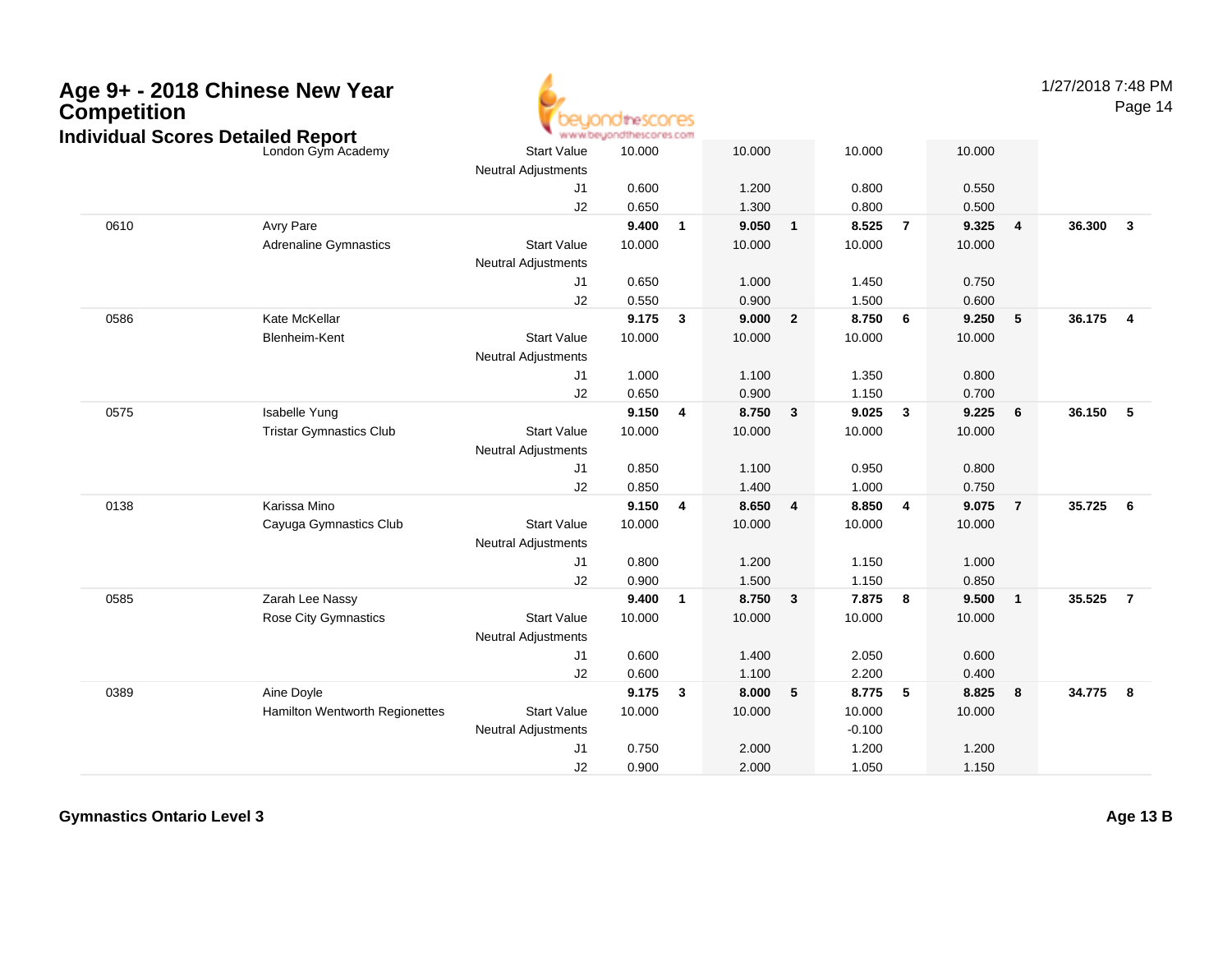| Age 9+ - 2018 Chinese New Year           |  |
|------------------------------------------|--|
| <b>Competition</b>                       |  |
| <b>Individual Scores Detailed Report</b> |  |



|      | ngividual Scores Detailed Report      |                            | as as arrested for invision |                  |           |                |           |                |           |                         |        |                |
|------|---------------------------------------|----------------------------|-----------------------------|------------------|-----------|----------------|-----------|----------------|-----------|-------------------------|--------|----------------|
| ID   | League ID<br><b>Name</b>              |                            | VT                          | #                | <b>UB</b> | #              | <b>BB</b> | #              | <b>FX</b> | #                       | AA     | #              |
| 0514 | Makena Literovich                     |                            | 9.350                       | $\overline{2}$   | 8.975     | $\mathbf{3}$   | 9.225     | $\overline{2}$ | 9.600     | $\overline{\mathbf{1}}$ | 37.150 | $\mathbf{1}$   |
|      | <b>Gymnastics Energy</b>              | <b>Start Value</b>         | 10.000                      |                  | 10.000    |                | 10.000    |                | 10.000    |                         |        |                |
|      |                                       | Neutral Adjustments        |                             |                  |           |                |           |                |           |                         |        |                |
|      |                                       | J1                         | 0.700                       |                  | 1.100     |                | 0.850     |                | 0.400     |                         |        |                |
|      |                                       | J2                         | 0.600                       |                  | 0.950     |                | 0.700     |                | 0.400     |                         |        |                |
| 0473 | Lillie Armstrong                      |                            | 9.100                       | $\overline{4}$   | 8.775     | $\sqrt{5}$     | 9.625     | $\mathbf{1}$   | 9.500     | $\overline{\mathbf{2}}$ | 37.000 | $\overline{2}$ |
|      | <b>Gymnastics Energy</b>              | <b>Start Value</b>         | 10.000                      |                  | 10.000    |                | 10.000    |                | 10.000    |                         |        |                |
|      |                                       | <b>Neutral Adjustments</b> |                             |                  |           |                |           |                |           |                         |        |                |
|      |                                       | J1                         | 0.900                       |                  | 1.250     |                | 0.350     |                | 0.550     |                         |        |                |
|      |                                       | J2                         | 0.900                       |                  | 1.200     |                | 0.400     |                | 0.450     |                         |        |                |
| 0472 | Amenah Abu Al Hayjaa                  |                            | 9.350                       | $\overline{2}$   | 9.275     | $\mathbf{1}$   | 9.000     | 4              | 9.350     | $\overline{4}$          | 36.975 | $\mathbf{3}$   |
|      | <b>Gymnastics Energy</b>              | <b>Start Value</b>         | 10.000                      |                  | 10.000    |                | 10.000    |                | 10.000    |                         |        |                |
|      |                                       | <b>Neutral Adjustments</b> |                             |                  |           |                |           |                |           |                         |        |                |
|      |                                       | J1                         | 0.700                       |                  | 0.800     |                | 1.050     |                | 0.650     |                         |        |                |
|      |                                       | J2                         | 0.600                       |                  | 0.650     |                | 0.950     |                | 0.650     |                         |        |                |
| 0457 | Elo Okafor                            |                            | 9.175                       | $\mathbf{3}$     | 8.900     | 4              | 8.750     | 6              | 9.450     | $\mathbf{3}$            | 36.275 | $\overline{4}$ |
|      | Niagara Acro Cats                     | <b>Start Value</b>         | 10.000                      |                  | 10.000    |                | 10.000    |                | 10.000    |                         |        |                |
|      |                                       | <b>Neutral Adjustments</b> |                             |                  |           |                | $-0.100$  |                |           |                         |        |                |
|      |                                       | J1                         | 0.900                       |                  | 1.000     |                | 1.150     |                | 0.500     |                         |        |                |
|      |                                       | J2                         | 0.750                       |                  | 1.200     |                | 1.150     |                | 0.600     |                         |        |                |
| 0509 | Sadie Kennedy                         |                            | 9.550                       | $\overline{1}$   | 9.025     | $\overline{2}$ | 8.650     | $\overline{7}$ | 8.925     | $\overline{7}$          | 36.150 | 5              |
|      | <b>Gymnastics Energy</b>              | <b>Start Value</b>         | 10.000                      |                  | 10.000    |                | 10.000    |                | 10.000    |                         |        |                |
|      |                                       | Neutral Adjustments        |                             |                  |           |                |           |                |           |                         |        |                |
|      |                                       | J1                         | 0.500                       |                  | 1.000     |                | 1.300     |                | 1.050     |                         |        |                |
|      |                                       | J2                         | 0.400                       |                  | 0.950     |                | 1.400     |                | 1.100     |                         |        |                |
| 0392 | Christie Presendieu                   |                            | 9.175                       | $\boldsymbol{3}$ | 7.975     | $\overline{7}$ | 8.775     | 5              | 9.325     | $5\phantom{1}$          | 35.250 | 6              |
|      | Hamilton Wentworth Regionettes        | <b>Start Value</b>         | 10.000                      |                  | 10.000    |                | 10.000    |                | 10.000    |                         |        |                |
|      |                                       | <b>Neutral Adjustments</b> |                             |                  |           |                |           |                |           |                         |        |                |
|      |                                       | J1                         | 0.900                       |                  | 1.850     |                | 1.300     |                | 0.700     |                         |        |                |
|      |                                       | J2                         | 0.750                       |                  | 2.200     |                | 1.150     |                | 0.650     |                         |        |                |
| 0391 | Alexia Ceridonio                      |                            | 8.100                       | 6                | 8.500     | 6              | 9.075     | $\mathbf{3}$   | 8.950     | 6                       | 34.625 | $\overline{7}$ |
|      | Hamilton Wentworth Regionettes        | <b>Start Value</b>         | 10.000                      |                  | 10.000    |                | 10.000    |                | 10.000    |                         |        |                |
|      |                                       | <b>Neutral Adjustments</b> |                             |                  |           |                | $-0.100$  |                |           |                         |        |                |
|      |                                       | J1                         | 1.800                       |                  | 1.400     |                | 0.900     |                | 1.100     |                         |        |                |
|      |                                       | J2                         | 2.000                       |                  | 1.600     |                | 0.750     |                | 1.000     |                         |        |                |
| 0390 | Vanessa Torelli                       |                            | 8.900                       | 5                | 7.650     | 8              | 7.325     | 8              | 8.650     | 8                       | 32.525 | 8              |
|      | <b>Hamilton Wentworth Regionettes</b> | <b>Start Value</b>         | 10.000                      |                  | 10.000    |                | 10.000    |                | 10.000    |                         |        |                |
|      |                                       | Neutral Adjustments        |                             |                  |           |                |           |                |           |                         |        |                |
|      |                                       | J1                         | 1.200                       |                  | 2.400     |                | 2.750     |                | 1.450     |                         |        |                |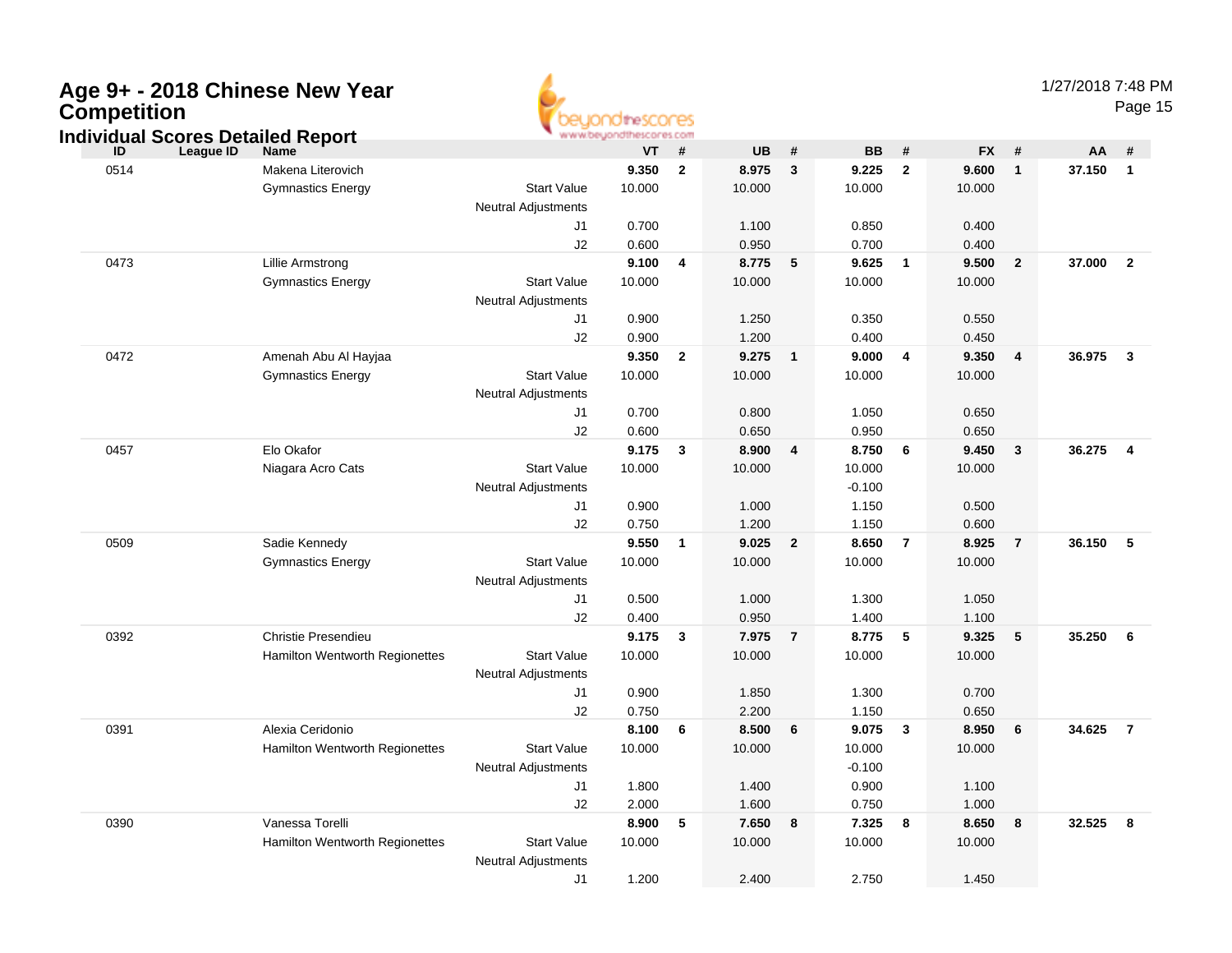| Age 9+ - 2018 Chinese New Year           |
|------------------------------------------|
| <b>Competition</b>                       |
| <b>Individual Scores Detailed Report</b> |



1/27/2018 7:48 PM

Page 16

#### **Gymnastics Ontario Level 3Age 14+**

| ID   | League ID | Name                     |                     | <b>VT</b> | #            | <b>UB</b> | #                       | <b>BB</b> | #              | <b>FX</b> | #              | <b>AA</b> | #              |
|------|-----------|--------------------------|---------------------|-----------|--------------|-----------|-------------------------|-----------|----------------|-----------|----------------|-----------|----------------|
| 0552 |           | Joyce Yin                |                     | 9.650     |              | 9.325     | $\mathbf 1$             | 8.600     | 3              | 9.600     | 1              | 37.175    | 1              |
|      |           | <b>Gymnastics Energy</b> | <b>Start Value</b>  | 10.000    |              | 10.000    |                         | 10.000    |                | 10.000    |                |           |                |
|      |           |                          | Neutral Adjustments |           |              |           |                         |           |                |           |                |           |                |
|      |           |                          | J <sub>1</sub>      | 0.400     |              | 0.750     |                         | 1.450     |                | 0.350     |                |           |                |
|      |           |                          | J2                  | 0.300     |              | 0.600     |                         | 1.350     |                | 0.450     |                |           |                |
| 0143 |           | Morgan Allemang          |                     | 9.375     | $\mathbf{2}$ | 8.600     | $\overline{4}$          | 9.075     | $\mathbf{1}$   | 9.225     | $\overline{2}$ | 36.275    | $\overline{2}$ |
|      |           | Cayuga Gymnastics Club   | <b>Start Value</b>  | 10.000    |              | 10.000    |                         | 10.000    |                | 10.000    |                |           |                |
|      |           |                          | Neutral Adjustments |           |              |           |                         |           |                |           |                |           |                |
|      |           |                          | J <sub>1</sub>      | 0.650     |              | 1.400     |                         | 0.900     |                | 0.800     |                |           |                |
|      |           |                          | J2                  | 0.600     |              | 1.400     |                         | 0.950     |                | 0.750     |                |           |                |
| 0448 |           | Brooklynne Aiello        |                     | 9.200     | 4            | 8.850     | $\overline{\mathbf{3}}$ | 8.800     | $\overline{2}$ | 9.000     | 4              | 35.850    | 3              |
|      |           | Niagara Acro Cats        | <b>Start Value</b>  | 10.000    |              | 10.000    |                         | 10.000    |                | 10.000    |                |           |                |
|      |           |                          | Neutral Adjustments |           |              |           |                         | $-0.100$  |                |           |                |           |                |
|      |           |                          | J <sub>1</sub>      | 0.700     |              | 1.000     |                         | 1.100     |                | 1.100     |                |           |                |
|      |           |                          | J2                  | 0.900     |              | 1.300     |                         | 1.100     |                | 0.900     |                |           |                |
| 0549 |           | Olivia White             |                     | 9.300     | 3            | 9.175     | $\overline{\mathbf{2}}$ | 7.025     | 4              | 9.100     | 3              | 34.600    | 4              |
|      |           | <b>Gymnastics Energy</b> | <b>Start Value</b>  | 10.000    |              | 10.000    |                         | 10.000    |                | 10.000    |                |           |                |
|      |           |                          | Neutral Adjustments |           |              |           |                         |           |                |           |                |           |                |
|      |           |                          | J1                  | 0.800     |              | 0.750     |                         | 3.000     |                | 0.850     |                |           |                |
|      |           |                          | J2                  | 0.600     |              | 0.900     |                         | 2.950     |                | 0.950     |                |           |                |

### **Gymnastics Ontario Level 3**

| ID   | League ID | <b>Name</b>                    |                            | $VT$ # |   | <b>UB</b> # | <b>BB</b>       | # | <b>FX</b> | -#  | <b>AA</b> | #  |
|------|-----------|--------------------------------|----------------------------|--------|---|-------------|-----------------|---|-----------|-----|-----------|----|
| 0615 |           | Marina Kalantarova             |                            | 9.350  | 3 | 8.475 6     | 9.225           |   | 9.475     | - 3 | 36.525    |    |
|      |           | Halton Hills Gymnastic Centre  | <b>Start Value</b>         | 10.000 |   | 10.000      | 10.000          |   | 10.000    |     |           |    |
|      |           |                                | <b>Neutral Adjustments</b> |        |   |             |                 |   |           |     |           |    |
|      |           |                                | J1                         | 0.800  |   | 1.400       | 0.750           |   | 0.550     |     |           |    |
|      |           |                                | J2                         | 0.500  |   | 1.650       | 0.800           |   | 0.500     |     |           |    |
| 0399 |           | Layla Lavoie                   |                            | 8.800  |   | 8.875 2     | $9.175 \quad 3$ |   | 9.525     | - 2 | 36.375    | -2 |
|      |           | Hamilton Wentworth Regionettes | <b>Start Value</b>         | 10.000 |   | 10.000      | 10.000          |   | 10.000    |     |           |    |
|      |           |                                | <b>Neutral Adjustments</b> |        |   |             |                 |   |           |     |           |    |
|      |           |                                | J1                         | .300   |   | 1.100       | 0.800           |   | 0.450     |     |           |    |

**Age 10 D**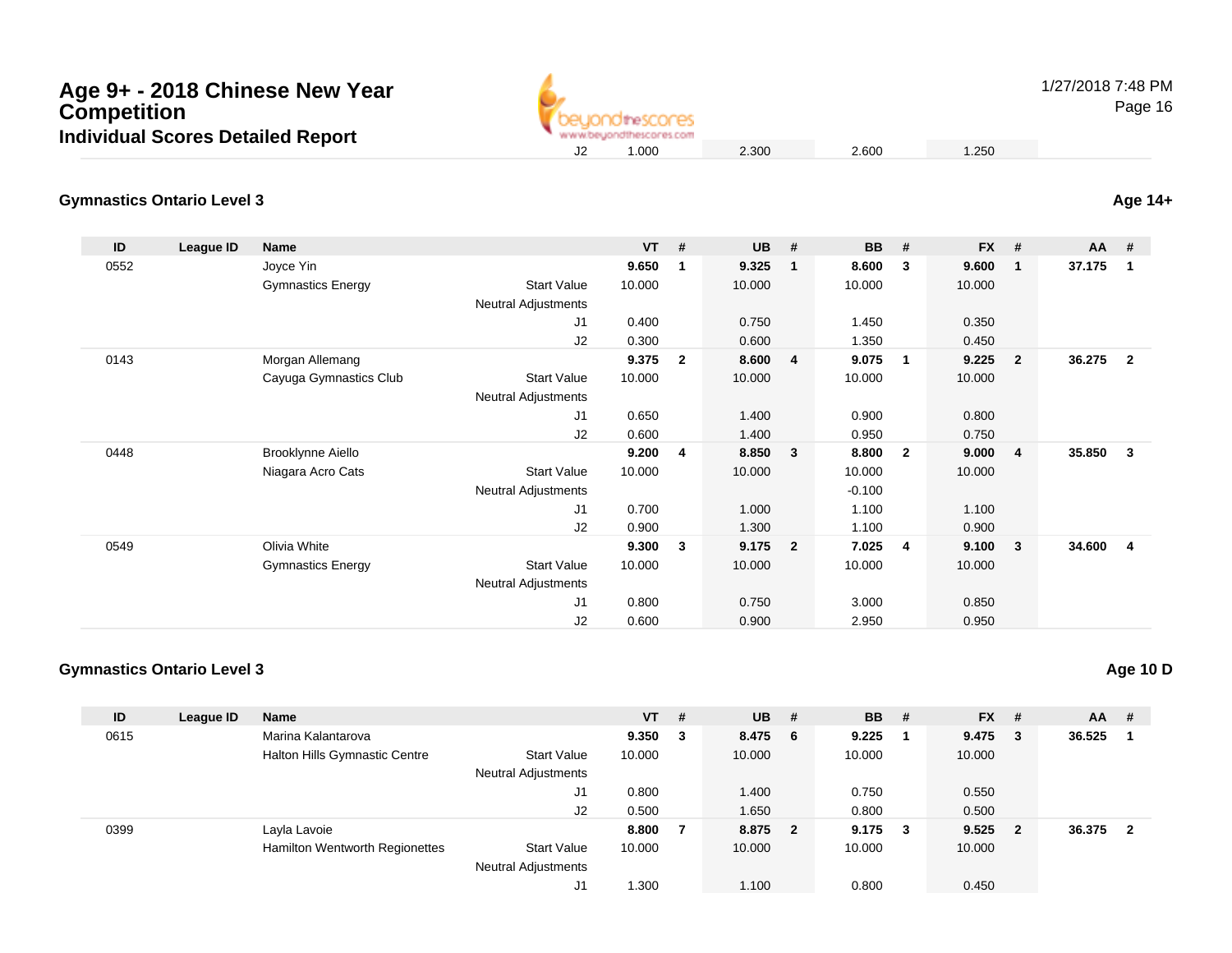

1/27/2018 7:48 PM

|      | idividual Ocorcs Dotalicu Report | J2                         | 1.100  |              | 1.150  |                | 0.850    |                         | 0.500    |                         |          |                |
|------|----------------------------------|----------------------------|--------|--------------|--------|----------------|----------|-------------------------|----------|-------------------------|----------|----------------|
| 0162 | <b>Audrey Yule</b>               |                            | 8.950  | 6            | 8.325  | $\overline{7}$ | 9.225    | $\mathbf{1}$            | 9.600    | $\overline{\mathbf{1}}$ | 36.100   | $\mathbf{3}$   |
|      | <b>Grand River Gymmies</b>       | <b>Start Value</b>         | 10.000 |              | 10.000 |                | 10.000   |                         | 10.000   |                         |          |                |
|      |                                  | <b>Neutral Adjustments</b> |        |              |        |                |          |                         |          |                         |          |                |
|      |                                  | J1                         | 1.200  |              | 1.650  |                | 0.700    |                         | 0.400    |                         |          |                |
|      |                                  | J2                         | 0.900  |              | 1.700  |                | 0.850    |                         | 0.400    |                         |          |                |
| 0208 | Abigail Pavao                    |                            | 9.275  | 4            | 8.550  | 4              | 8.975    | $\overline{\mathbf{4}}$ | 9.200    | 5                       | 36.000   | $\overline{4}$ |
|      | <b>Rose City Gymnastics</b>      | <b>Start Value</b>         | 10.000 |              | 10.000 |                | 10.000   |                         | 10.000   |                         |          |                |
|      |                                  | <b>Neutral Adjustments</b> |        |              |        |                |          |                         |          |                         |          |                |
|      |                                  | J1                         | 0.800  |              | 1.300  |                | 0.950    |                         | 0.700    |                         |          |                |
|      |                                  | J2                         | 0.650  |              | 1.600  |                | 1.100    |                         | 0.900    |                         |          |                |
| 0334 | Caidy Lyder                      |                            | 9.500  | $\mathbf{1}$ | 7.750  | 9              | 9.200    | $\mathbf{2}$            | 9.425    | $\overline{4}$          | 35.875   | 5              |
|      | Dynamo Gymnastics                | <b>Start Value</b>         | 10.000 |              | 10.000 |                | 10.000   |                         | 10.000   |                         |          |                |
|      |                                  | <b>Neutral Adjustments</b> |        |              |        |                |          |                         |          |                         |          |                |
|      |                                  | J1                         | 0.550  |              | 2.400  |                | 0.750    |                         | 0.500    |                         |          |                |
|      |                                  | J2                         | 0.450  |              | 2.100  |                | 0.850    |                         | 0.650    |                         |          |                |
| 0273 | Shana McKillop                   |                            | 9.450  | $\mathbf{2}$ | 9.000  | $\mathbf{1}$   | 8.275    | 8                       | 8.850    | 8                       | 35.575   | 6              |
|      | London Gym Academy               | <b>Start Value</b>         | 10.000 |              | 10.000 |                | 10.000   |                         | 10.000   |                         |          |                |
|      |                                  | <b>Neutral Adjustments</b> |        |              |        |                |          |                         |          |                         |          |                |
|      |                                  | J1                         | 0.550  |              | 0.950  |                | 1.650    |                         | 1.050    |                         |          |                |
|      |                                  | J2                         | 0.550  |              | 1.050  |                | 1.800    |                         | 1.250    |                         |          |                |
| 0398 | Karina Stankovic                 |                            | 8.950  | 6            | 8.625  | 3              | 8.775    | 5                       | 8.950    | $\overline{7}$          | 35.300   | $\overline{7}$ |
|      | Hamilton Wentworth Regionettes   | <b>Start Value</b>         | 10.000 |              | 10.000 |                | 10.000   |                         | 10.000   |                         |          |                |
|      |                                  | <b>Neutral Adjustments</b> |        |              |        |                |          |                         |          |                         |          |                |
|      |                                  | J1                         | 1.100  |              | 1.400  |                | 1.200    |                         | 1.100    |                         |          |                |
|      |                                  | J2                         | 1.000  |              | 1.350  |                | 1.250    |                         | 1.000    |                         |          |                |
| 0272 | Mia Mallet                       |                            | 9.275  | 4            | 8.275  | 8              | 8.725    | 6                       | 8.775    | 9                       | 35.050   | 8              |
|      | London Gym Academy               | <b>Start Value</b>         | 10.000 |              | 10.000 |                | 10.000   |                         | 10.000   |                         |          |                |
|      |                                  | <b>Neutral Adjustments</b> |        |              |        |                |          |                         |          |                         |          |                |
|      |                                  | J1                         | 0.700  |              | 1.500  |                | 1.200    |                         | 1.300    |                         |          |                |
|      |                                  | J2                         | 0.750  |              | 1.950  |                | 1.350    |                         | 1.150    |                         |          |                |
| 0572 | Anna Komjathy                    |                            | 9.225  | 5            | 8.525  | 5              | 8.550    | $\overline{7}$          | 8.450 10 |                         | 34.750 9 |                |
|      | <b>Tristar Gymnastics Club</b>   | <b>Start Value</b>         | 10.000 |              | 10.000 |                | 10.000   |                         | 10.000   |                         |          |                |
|      |                                  | <b>Neutral Adjustments</b> |        |              |        |                | $-0.100$ |                         |          |                         |          |                |
|      |                                  | J1                         | 0.800  |              | 1.300  |                | 1.300    |                         | 1.500    |                         |          |                |
|      |                                  | J2                         | 0.750  |              | 1.650  |                | 1.400    |                         | 1.600    |                         |          |                |
| 0144 | Adriana Ormonde                  |                            | 8.950  | 6            | 7.150  | 10             | 7.275    | 9                       | 9.100    | 6                       | 32.475   | 10             |
|      | Cayuga Gymnastics Club           | <b>Start Value</b>         | 10.000 |              | 10.000 |                | 10.000   |                         | 10.000   |                         |          |                |
|      |                                  | <b>Neutral Adjustments</b> |        |              |        |                |          |                         |          |                         |          |                |
|      |                                  | J1                         | 1.000  |              | 2.900  |                | 2.600    |                         | 0.950    |                         |          |                |